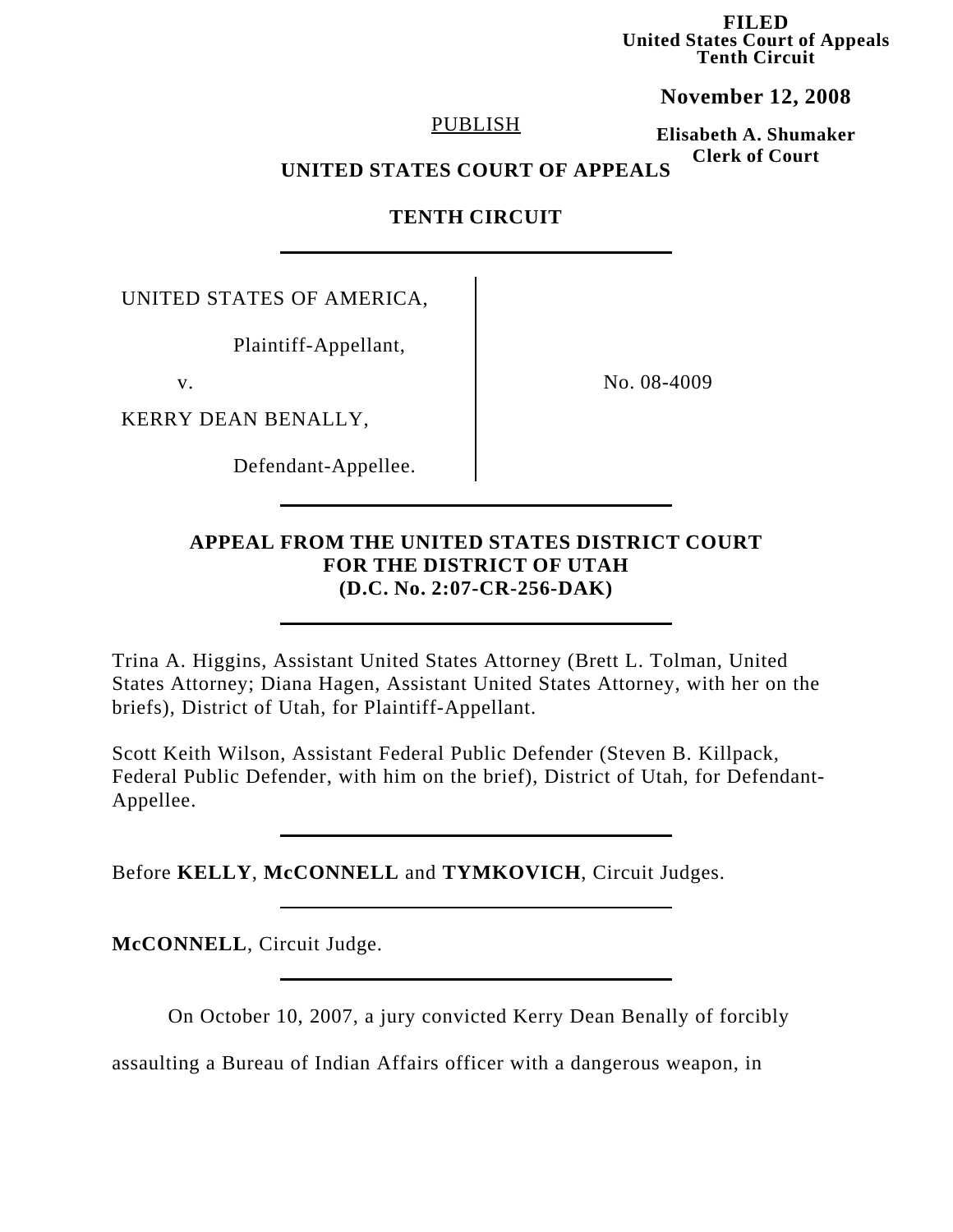violation of 18 U.S.C. § 111(b). The next day one of the jurors came forward with a charge that the jury deliberations had been tainted by racial bias and other inappropriate considerations. The district court held that Federal Rule of Evidence 606(b)'s general rule against jurors testifying about jury deliberations did not apply and that the evidence of juror misconduct was sufficient to warrant a new trial. We disagree. Rule 606(b)'s prohibition covers juror testimony of racial bias in jury deliberations of the kind alleged in Mr. Benally's trial, and the Sixth Amendment does not require an exception. The original conviction is reinstated.

#### **I. BACKGROUND**

Mr. Benally, a member of the Ute Mountain Ute tribe, was charged with forcibly assaulting a Bureau of Indian Affairs officer with a dangerous weapon. Prior to trial, he submitted several voir dire questions aimed at uncovering potential bias against Native Americans. The judge asked two of those questions at voir dire: "Would the fact that the defendant is a Native American affect your evaluation of the case?" and "Have you ever had a negative experience with any individuals of Native American descent? And, if so, would that experience affect your evaluation of the facts of this case?" No juror answered affirmatively to either question. The case proceeded to trial and the jury found Mr. Benally guilty.

The day after the jury announced its verdict, one juror approached defense

-2-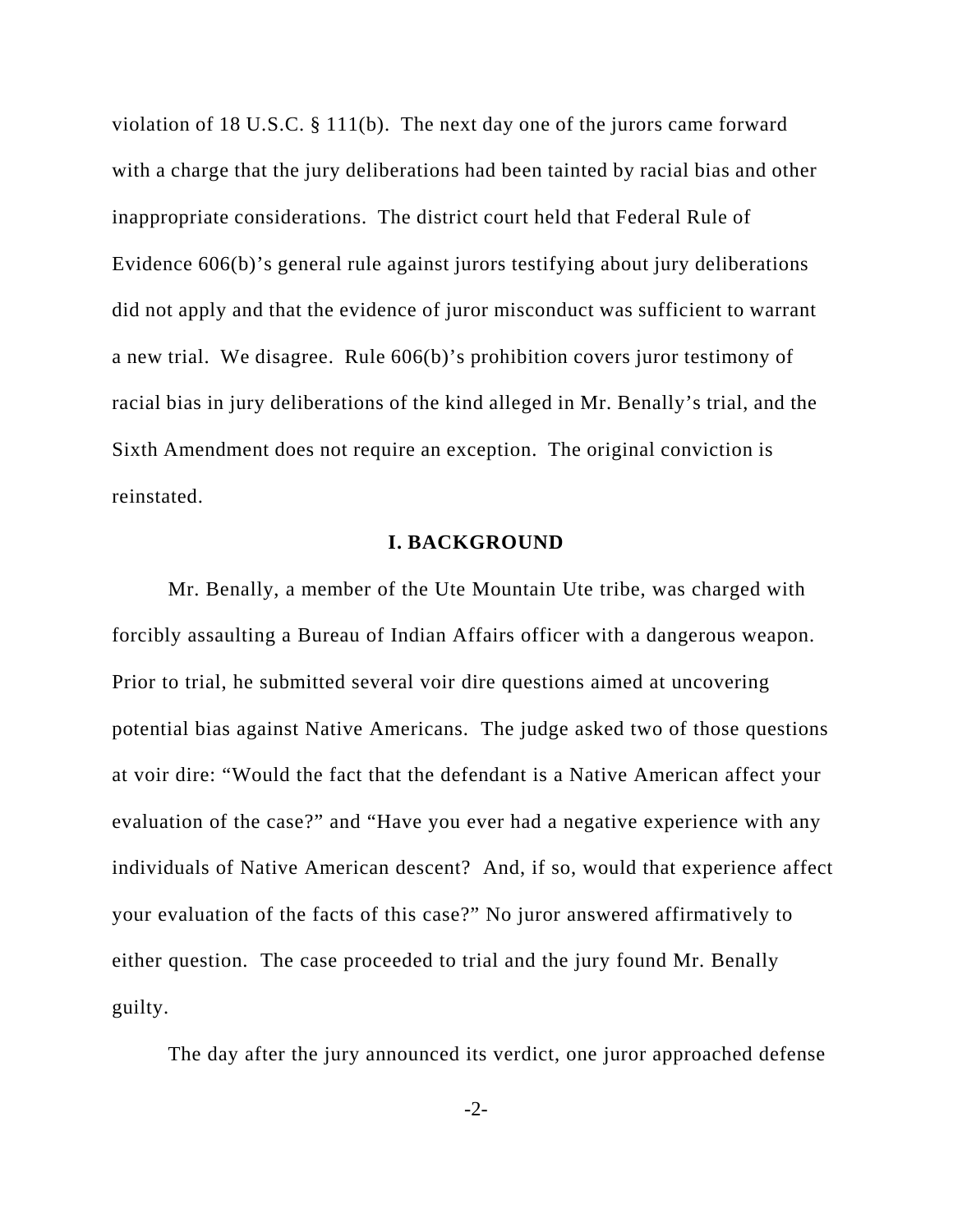counsel with unsettling information. This juror—"Juror K.C."—claimed that the jury deliberation had been improperly influenced by racist claims about Native Americans. The foreman, according to Juror K.C., told the other jurors that he used to live on or near an Indian Reservation, that "[w]hen Indians get alcohol, they all get drunk," and that when they get drunk, they get violent. Juror K.C. said that when she then argued with the foreman that not all Native Americans get drunk, the foreman insisted, "Yes, they do." Juror K.C. claimed that at that point a second juror chimed in to say that she had also lived on or near a reservation. While Juror K.C. could not hear the rest of this juror's statement, it was "clear" she was agreeing with the foreman's statement about Indians." Juror K.C. continued to argue with the foreman, going back and forth several times.

She also told defense counsel about another discussion in which some jurors discussed the need to "send a message back to the reservation." During this second discussion, Juror. K.C. says that one juror told how he had two family members in law enforcement and had "heard stories from them about what happens when people mess with police officers and get away with it."

Juror K.C. signed an affidavit attesting to both of these discussions. A defense investigator then contacted another juror who seems to have corroborated some of Juror K.C.'s claims, but this second juror was unwilling to sign an affidavit. The defense investigator did, however, sign an affidavit saying that the second juror "indicated that the jury foreman made a statement regarding Indians

-3-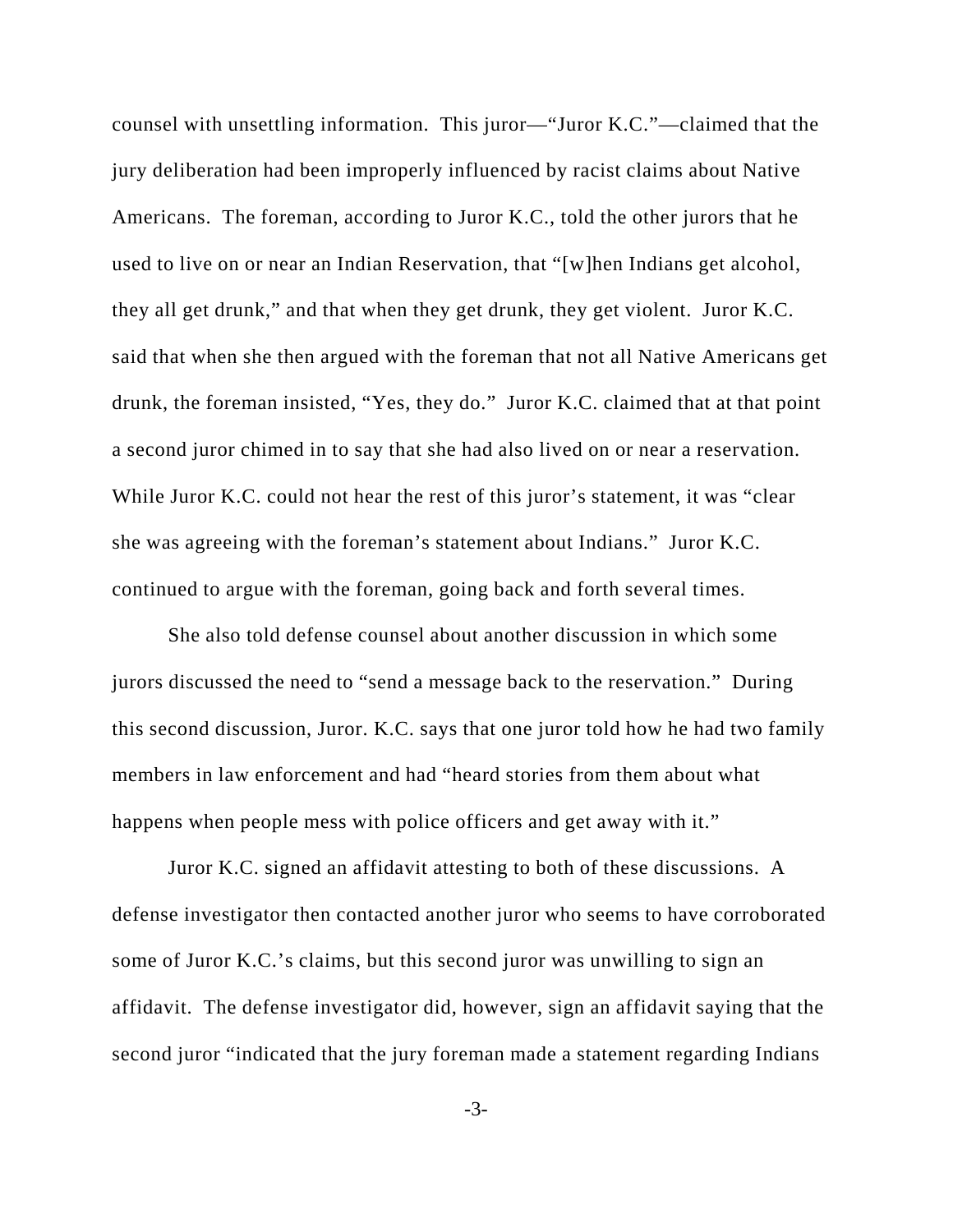and drinking" and "said something like he had seen a lot of Indians that drink."

The investigator also testified that the juror recalled a statement about "sending a message back to the reservation."

Armed with these two affidavits, Mr. Benally moved to vacate the verdict and receive a new trial pursuant to Rule 33 of the Federal Rules of Criminal Procedure. He argued that the jurors had lied about their racial bias on voir dire and had improperly considered information not in evidence. The government opposed the motion on the ground that Mr. Benally's only evidence of misconduct was inadmissible under Rule 606(b). That rule states, in relevant part:

Upon an inquiry into the validity of a verdict or indictment, a juror may not testify as to any matter or statement occurring during the course of the jury's deliberations or to the effect of anything upon that or any other juror's mind or emotions as influencing the juror to assent to or dissent from the verdict or indictment or concerning the juror's mental processes in connection therewith.

FED. R. EVID. 606(b). Rule 606(b) provides three limited exceptions to this

general prohibition against jurors testifying about jury deliberations:

But a juror may testify about (1) whether extraneous prejudicial information was improperly brought to the jury's attention, (2) whether any outside influence was improperly brought to bear upon any juror, or (3) whether there was a mistake in entering the verdict onto the verdict form.

# *Id.*

The district court admitted the juror testimony under the exceptions that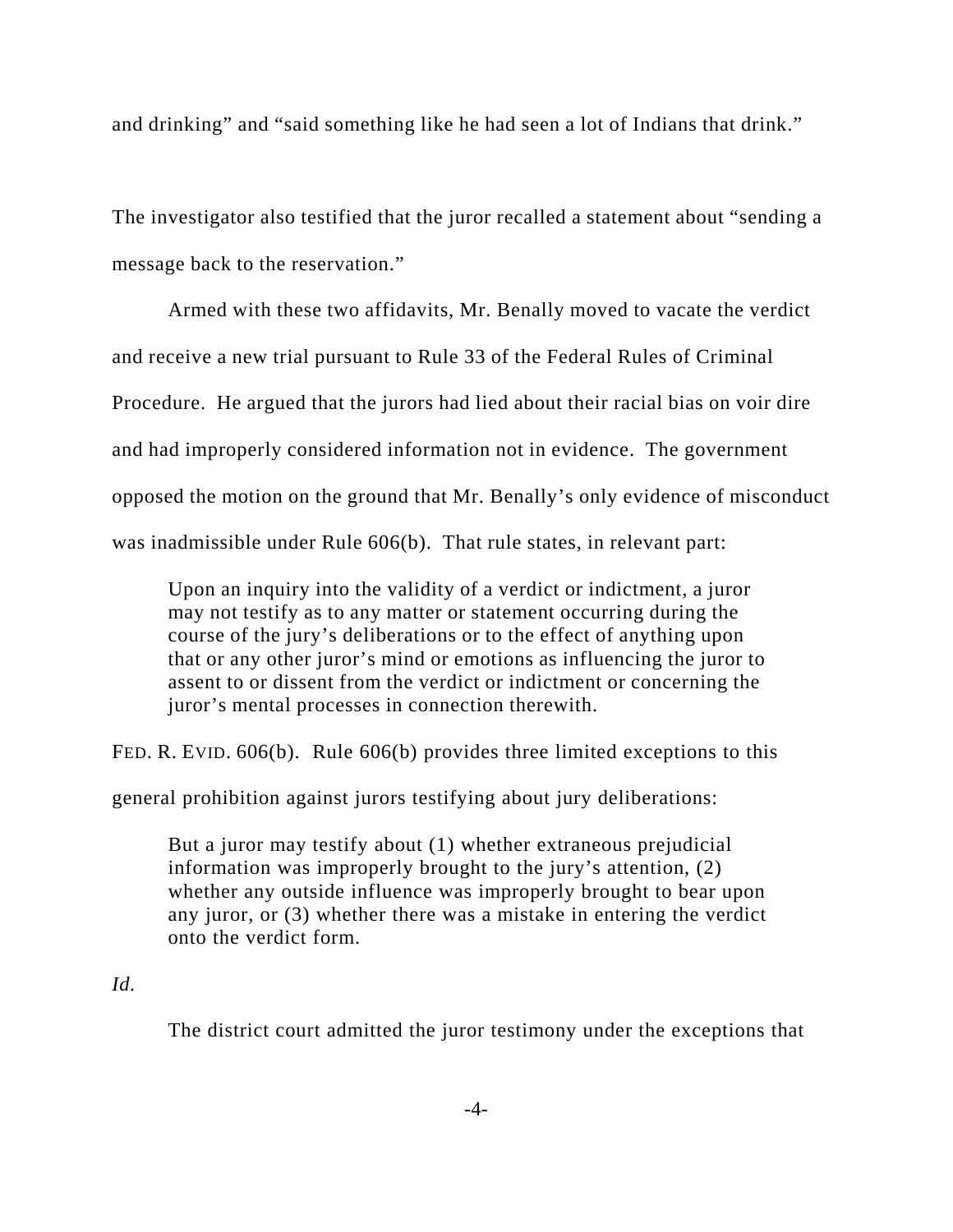allow jurors to testify about "whether extraneous prejudicial information was improperly brought to the jury's attention" or "whether any outside influence was improperly brought to bear upon any juror." Dist. Ct.Op. 2. Relying upon this evidence, the judge found that two jurors had lied on voir dire when they failed to reveal their past experiences with Native Americans and their preconception that all Native Americans get drunk and then violent. He also found that the jury had improperly considered extrinsic evidence when the juror whose family was in law enforcement related stories that showed the need to send a message. The judge viewed each of these as sufficient evidence of misconduct and granted a new trial. The government then appealed.

#### **II. ANALYSIS**

"When the affidavit of a juror, as to the misconduct of himself or the other members of the jury, is made the basis of a motion for a new trial, the court must choose between redressing the injury of the private litigant and inflicting the public injury which would result if jurors were permitted to testify as to what happened in the jury room." *McDonald v. Pless*, 238 U.S. 264, 267 (1915). This case illustrates the tension between those interests. A juror has offered testimony that the verdict may have been influenced by improper arguments predicated on racial stereotyping and a need to send a message; but Mr. Benally can obtain redress (in the form of a new trial) only if that juror's testimony is admissible.

-5-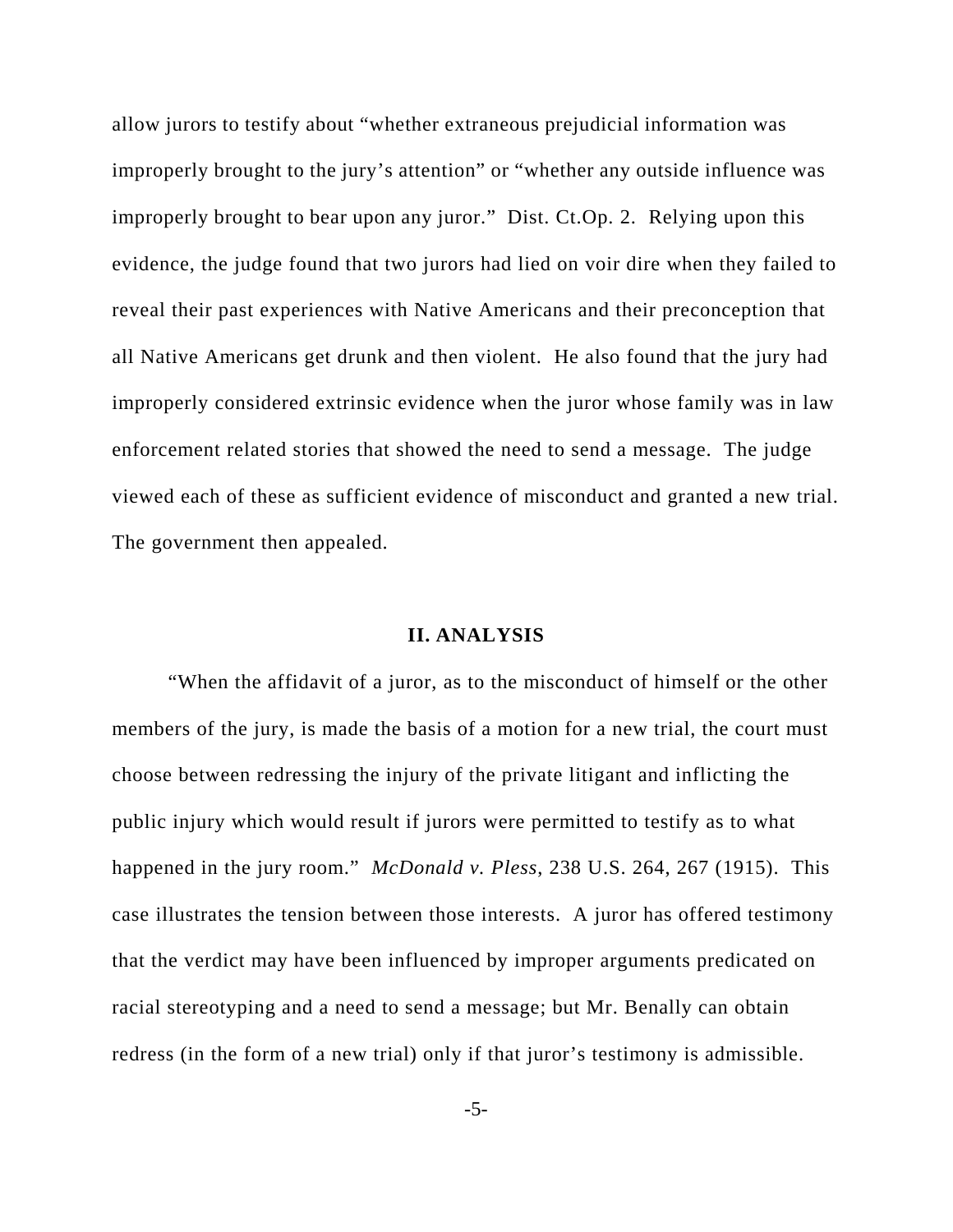Rule 606(b) says it is not.

### **A. The History and Purpose of Rule 606(b)**

The rule against impeachment of a jury verdict by juror testimony as to internal deliberations may be traced back to "Mansfield's Rule," originating in the 1785 case of *Vaise v. Delaval*, 99 Eng. Rep. 944 (K.B. 1785). Faced with juror testimony that the jury had reached its verdict by drawing lots, Lord Mansfield established a blanket ban on jurors testifying against their own verdict. The rule was adopted by most American jurisdictions and "[b]y the beginning of [the twentieth] century, if not earlier, the near-universal and firmly established common-law rule in the United States flatly prohibited the admission of juror testimony to impeach a jury verdict." *Tanner v. United States*, 483 U.S. 107, 117 (1987). This common-law principle, together with exceptions also developed by common law, was eventually codified into Federal Rule of Evidence 606(b).

Rule 606(b) is a rule of evidence, but its role in the criminal justice process is substantive: it insulates the deliberations of the jury from subsequent secondguessing by the judiciary. Jury decision-making is designed to be a black box: the inputs (evidence and argument) are carefully regulated by law and the output (the verdict) is publicly announced, but the inner workings and deliberation of the jury are deliberately insulated from subsequent review. Judges instruct the jury as to the law, but have no way of knowing whether the jurors follow those

-6-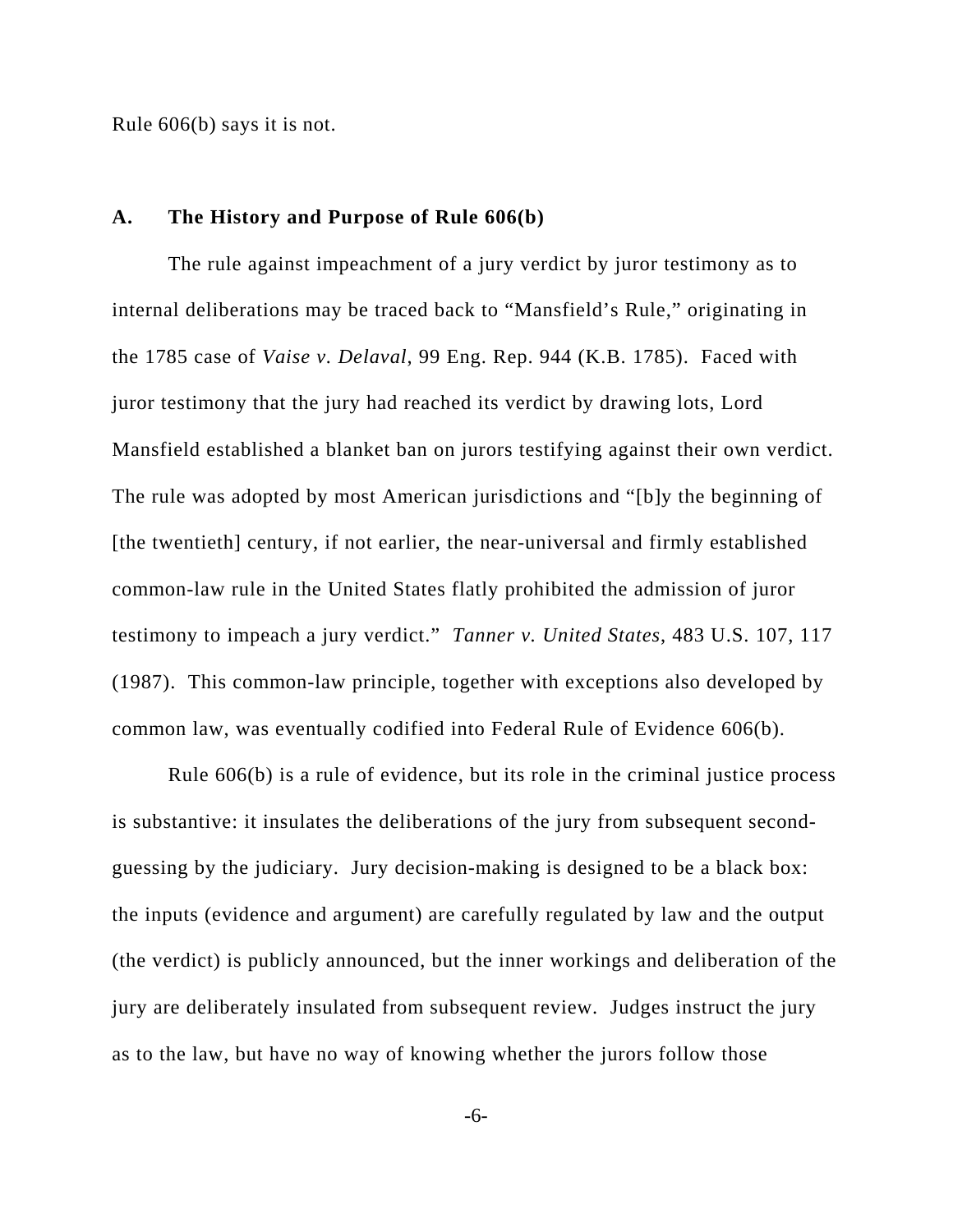instructions. Judges and lawyers speak to the jury about how to evaluate the evidence, but cannot tell how the jurors decide among conflicting testimony or facts. Juries are told to put aside their prejudices and preconceptions, but no one knows whether they do so. Juries provide no reasons, only verdicts.

 To treat the jury as a black box may seem to offend the search for perfect justice. The rule makes it difficult and in some cases impossible to ensure that jury verdicts are based on evidence and law rather than bias or caprice. But our legal system is grounded on the conviction, borne out by experience, that decisions by ordinary citizens are likely, over time and in the great majority of cases, to approximate justice more closely than more transparently law-bound decisions by professional jurists. Indeed, it might even be that the jury's ability to be *ir*rational, as when it refuses to apply a law against a defendant who has in fact violated it, is one of its strengths. *See* John D. Jackson, *Making Juries Accountable*, 50 AM. J. COMP. L. 477, 515 (2002).

If what went on in the jury room were judicially reviewable for reasonableness or fairness, trials would no longer truly be by jury, as the Constitution commands. Final authority would be exercised by whomever is empowered to decide whether the jury's decision was reasonable enough, or based on proper considerations. Judicial review of internal jury deliberations would have the result that "every jury verdict would either become the court's verdict or would be permitted to stand only by the court's leave." *Carson v. Polley*, 689

-7-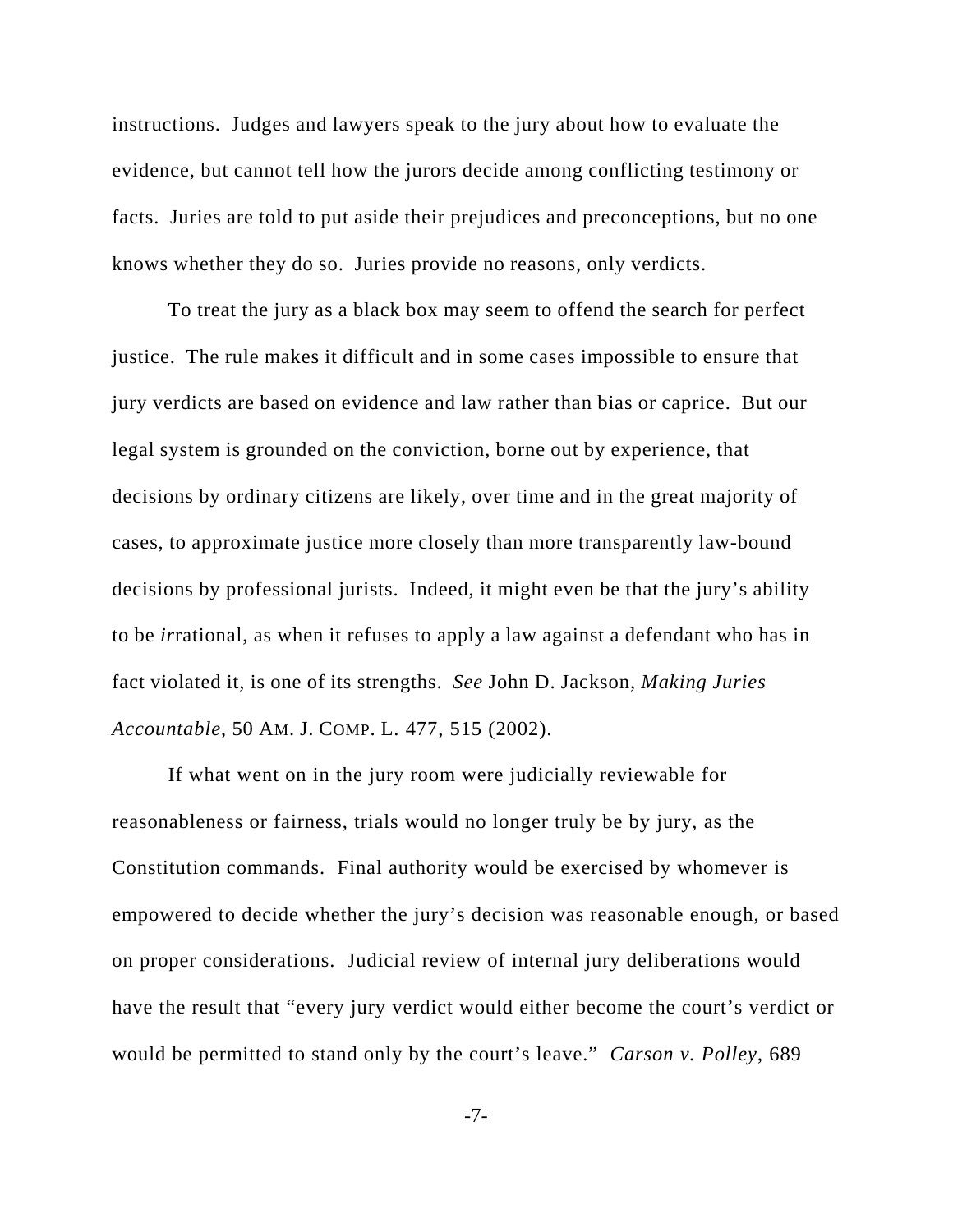F.2d 562, 581 (5th Cir. 1982).

Defendants undoubtedly have a powerful interest in ensuring that the jury carefully and impartially considers the evidence. This case presents that interest to the highest degree. But there are compelling interests for prohibiting testimony about what goes on in the jury room after a verdict has been rendered. The rule protects the finality of verdicts. It protects jurors from harassment by counsel seeking to nullify a verdict. It reduces the incentive for jury tampering. It promotes free and frank jury discussions that would be chilled if threatened by the prospect of later being called to the stand. Finally, it preserves the "community's trust in a system that relies on the decisions of laypeople [that] would all be undermined by a barrage of postverdict scrutiny." *Tanner*, 483 U.S. at 121; s*ee also Resolution Trust Corp. v. Stone*, 998 F.2d 1534, 1548 (10th Cir. 1993) ("[T]he rule against jurors impeaching their own verdict is designed to promote the jury's freedom of deliberation, the stability and finality of verdicts, and the protection of jurors against annoyance and embarrassment."); *Gov't of the V.I. v. Gereau*, 523 F.2d 140, 148 (3d Cir. 1975) (listing these five policies behind the rule).

Like other rules of evidence protecting the confidentiality of certain communications, such as the attorney-client privilege or the priest-penitent privilege, Rule 606(b) denies the court access to what may be relevant information—information that might, for example, justify a motion for a new

-8-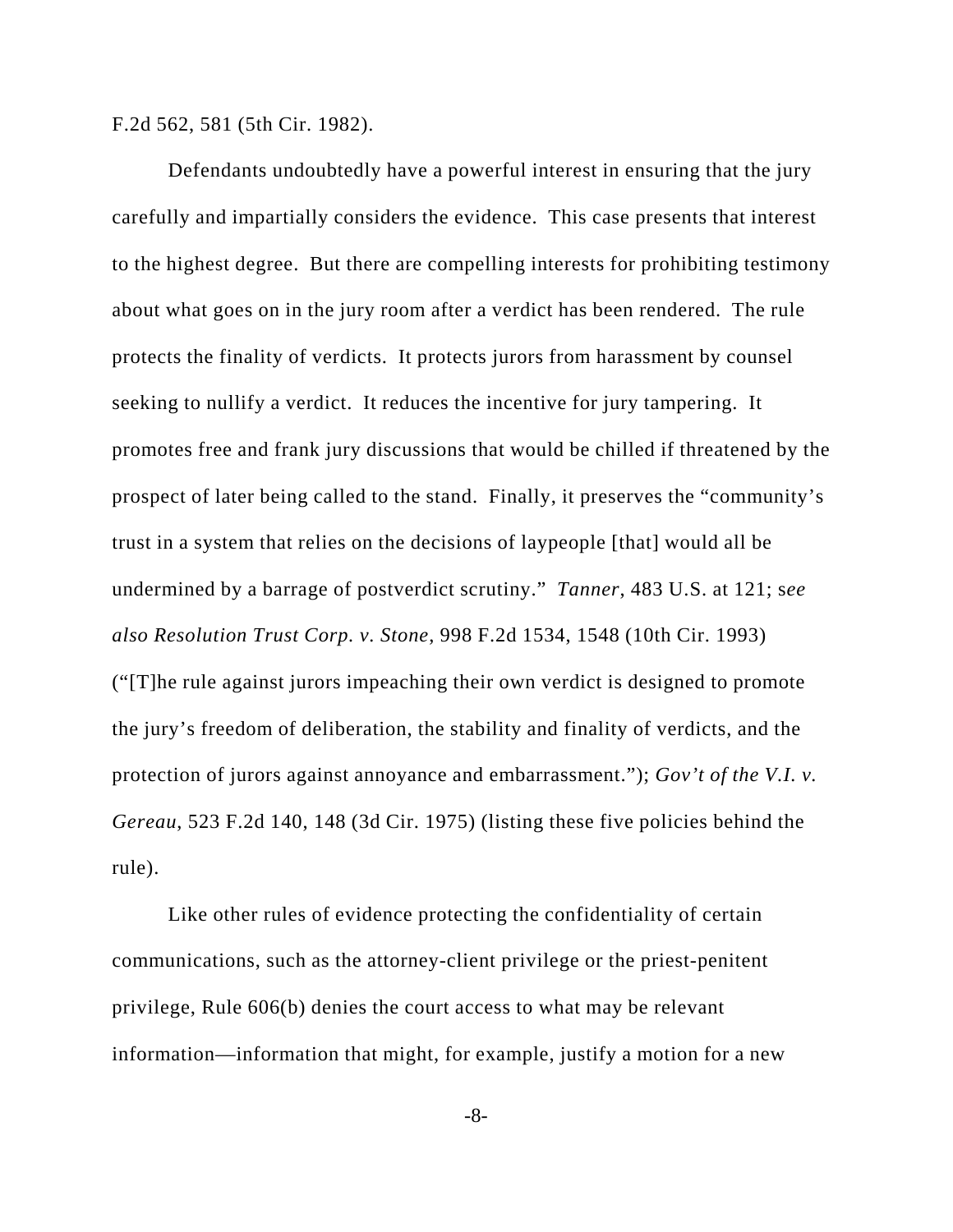trial. But like these other privileges, the rule protects the deliberative process in a broader sense. It is essential that jurors express themselves candidly and vigorously as they discuss the evidence presented in court. The prospect that their words could be subjected to judicial critique and public cross examination would surely give jurors pause before they speak. *See Tanner*, 483 U.S. at 120 ("If evidence thus secured could be thus used, the result would be to make what was intended to be a private deliberation, the constant subject of public investigation—to the destruction of all frankness and freedom of discussion and conference.") (*quoting McDonald v. Pless*, 238 U.S. at 267-68). Moreover, part of the urgency that comes from knowing that their decision is the final word may be lost if jurors know that their reasoning is subject to judicial oversight and correction. Had she known that the judge would review the jury's reasoning process, for instance, Juror K.C. might not have argued so persistently with the foreman; she might have chosen instead to sit back and wait for the judge to correct the foreman's unreasonableness.

#### **B. Applicability of Rule 606(b) to the Juror Testimony in this Case**

Against this background, we must consider whether Juror K.C.'s testimony, or the defense investigator's report of conversations with another juror, is inadmissible under Rule 606(b). The Rule provides: "Upon inquiry into the validity of a verdict or indictment, a juror may not testify as to any matter or statement occurring during the course of the jury's deliberations," with certain

-9-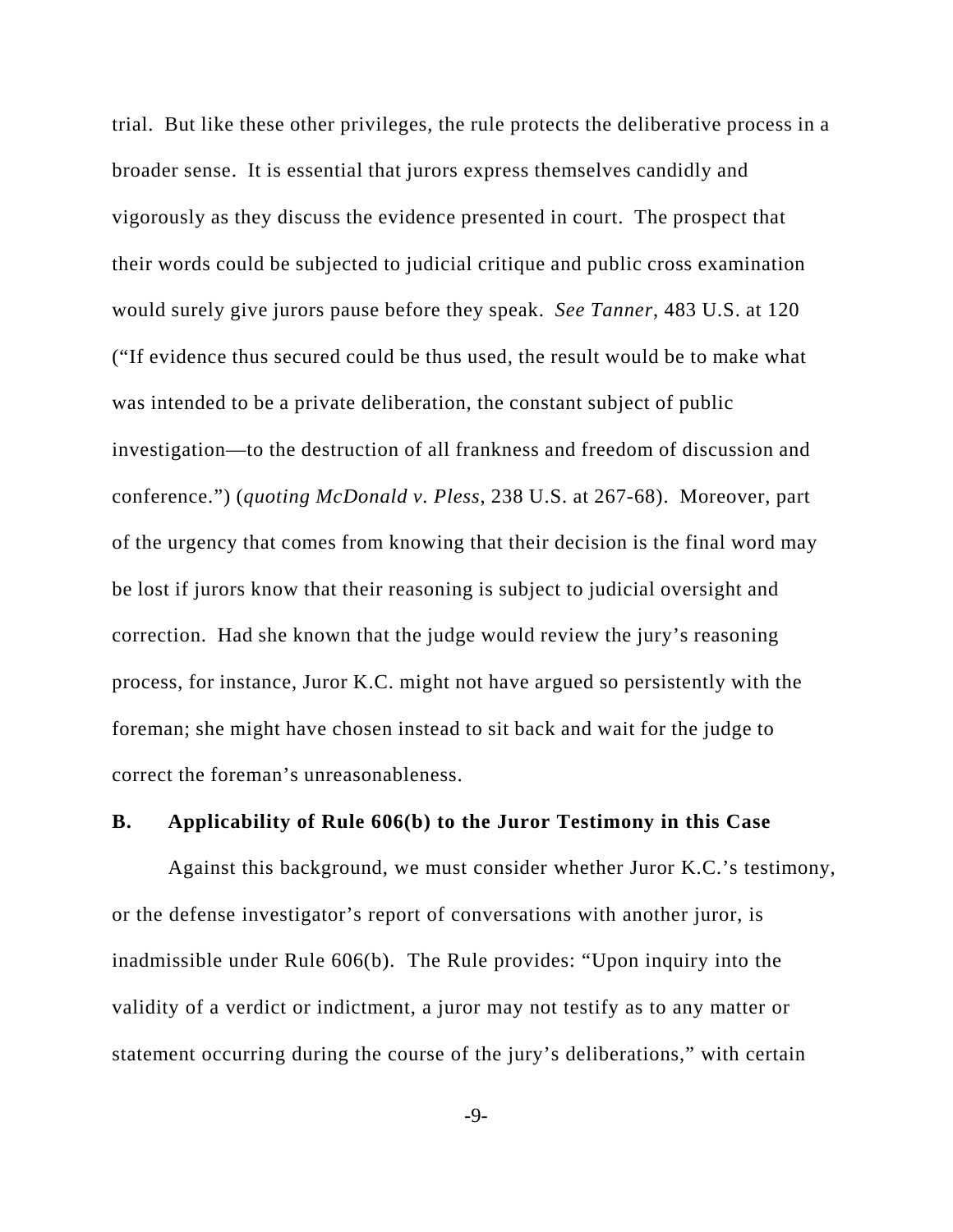exceptions. The Rule goes on to say that "[a] juror's affidavit or evidence of any statement by the juror may not be received on a matter about which the juror would be precluded from testifying." Thus, if Juror K.C. or the other juror questioned by the defense investigator could not have testified on these matters, it was error for the district court to receive either an affidavit or other evidence of the testimony. $<sup>1</sup>$ </sup>

Juror K.C.'s testimony (along with the affidavit of the investigator reporting the statements of another juror) reported statements made by the jury foreman and other jurors in the jury room as part of the jury's discussion of the case. This evidence unquestionably falls within the category of testimony as to a "statement occurring during the course of the jury's deliberations." Mr. Benally does not argue otherwise.

He does argue, however, that the testimony concerning racial bias falls outside the ambit of the Rule because it is not being offered in connection with an "inquiry into the validity of a verdict or indictment." Fed. R. Evid. 606(b); *see McDonald*, 238 U.S. at 269 ("the principle is limited to those instances in which a private party seeks to use a juror as a witness to impeach the verdict"). The testimony was offered, he argues, only to show that a juror failed to answer

<sup>&</sup>lt;sup>1</sup>Even apart from Rule  $606(b)$ , the defense investigator's affidavit is likely inadmissible as hearsay. *See W. Spring Serv. Co. v. Andrew*, 229 F.2d 413, 419 (10th Cir. 1956) (finding that counsel's affidavit relating what juror told him was "obviously hearsay and entitled to no consideration").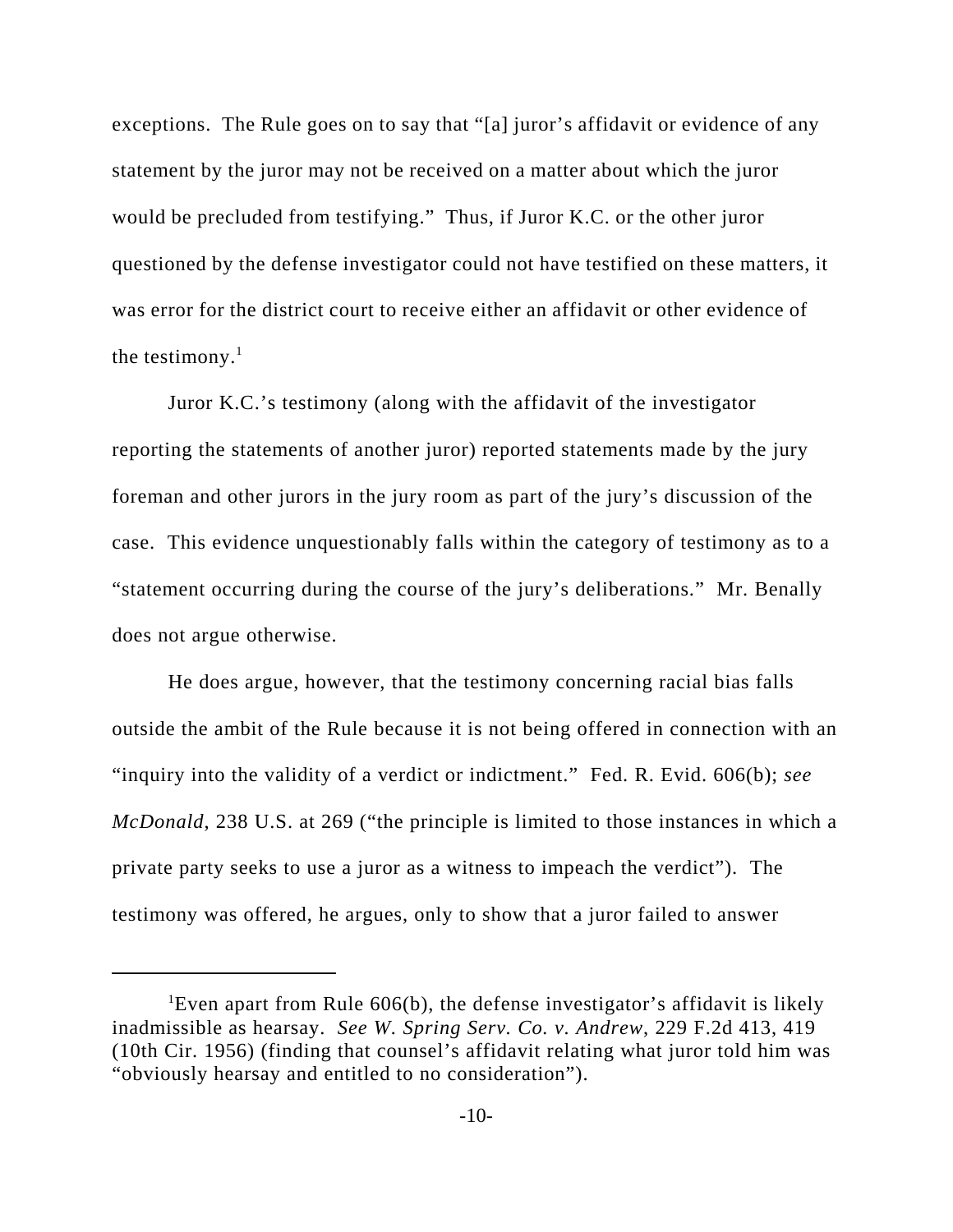questions honestly during voir dire. The jurors had been asked whether they had any negative experiences with Native Americans and whether the fact that Mr. Benally is a Native American would affect their evaluation of the case. All jurors answered "no." Yet the challenged testimony suggests that two jurors allowed preconceptions about Native Americans to color their evaluation.

We cannot accept this argument. Although the immediate purpose of introducing the testimony may have been to show that the two jurors failed to answer honestly during voir dire, the sole point of this showing was to support a motion to vacate the verdict, and for a new trial. That is a challenge to the validity of the verdict.

It is true that juror testimony can be used to show dishonesty during voir dire, for purposes of contempt proceedings against the dishonest juror. *See Clark v. United States*, 289 U.S. 1, 12-14 (1933). Thus, if the purpose of the postverdict proceeding were to charge the jury foreman or the other juror with contempt of court, Rule 606(b) would not apply. *McDonald*, 238 U.S. at 269. However, it does not follow that juror testimony that shows a failure to answer honestly during voir dire can be used to overturn the verdict.

There is a split in the Circuits on this point. The Ninth Circuit has held that "[s]tatements which tend to show deceit during voir dire are not barred by [Rule 606(b)]," even when the improper voir dire is the basis of a motion for a new trial. *Hard v. Burlington No. R.R.*, 812 F.2d 482, 485 (9th Cir. 1987); *United*

-11-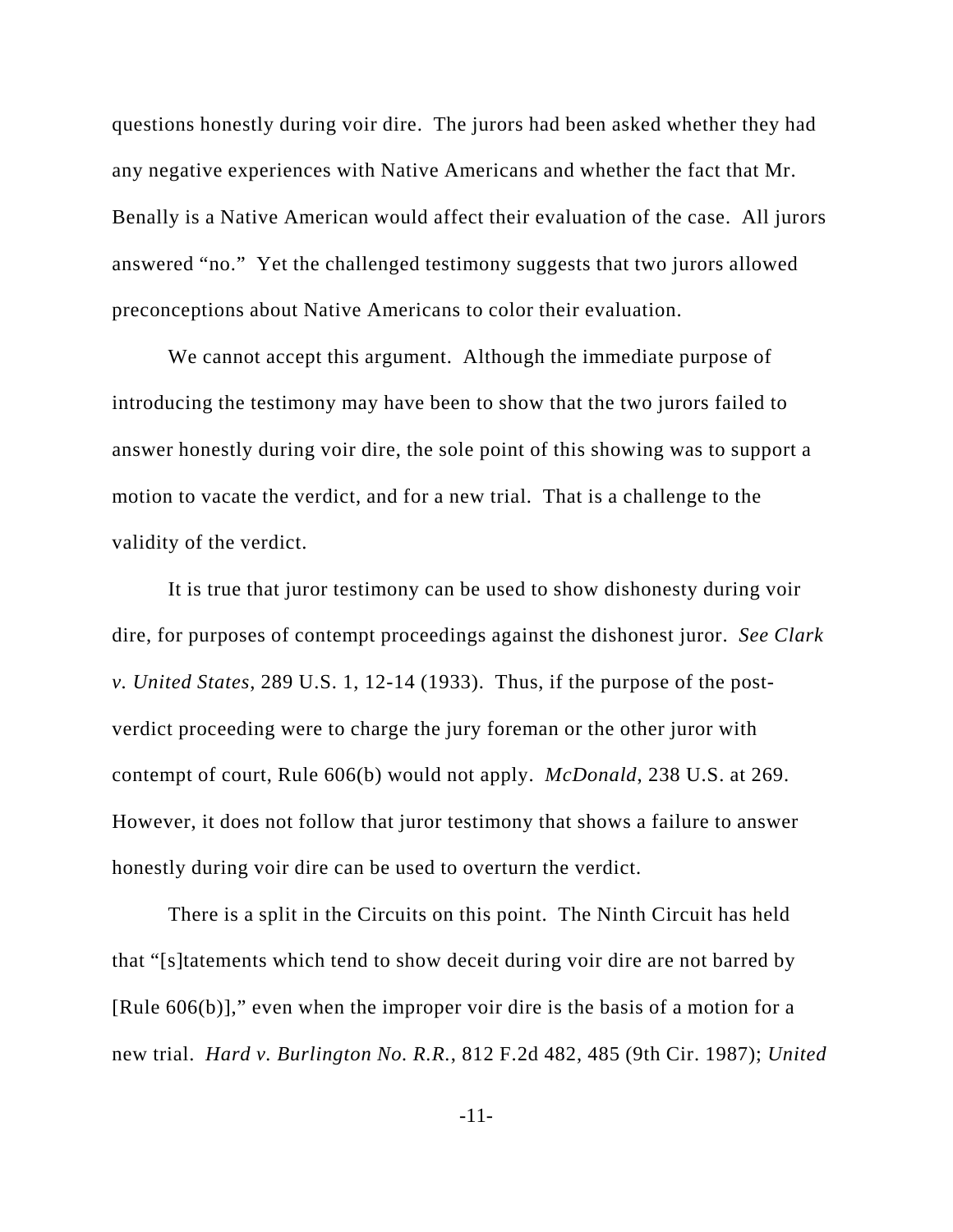*States v. Henley*, 238 F.3d 1111, 1121 (9th Cir. 2001) ("Where, as here, a juror has been asked direct questions about racial bias during voir dire, and has sworn that racial bias would play no part in his deliberations, evidence of that juror's alleged racial bias is indisputably admissible for the purpose of determining whether the juror's responses were truthful."). At least one district court, in addition to the court below, has adopted a similar interpretation of the Rule. *See Tobias v. Smith*, 468 F.Supp. 1287, 1290 (W.D.N.Y. 1979) (citing evidentiary treatise that suggested "where comments indicate prejudice or preconceived notions of guilt, statements may be admissible not under F.R.E. 606(b) but because they may prove that a juror lied during the voir dire.").

The Third Circuit, by contrast, has held that such an interpretation would be "plainly too broad," and that Rule 606(b) "categorically bar[s] juror testimony 'as to any matter or statement occurring during the course of the jury's deliberations' even if the testimony is not offered to explore the jury's decisionmaking process in reaching the verdict." *Williams v. Price*, 343 F.3d 223, 235 (3d Cir. 2003) (Alito, J.). Then-Judge Alito acknowledged that the Ninth Circuit had held otherwise in *Hard* but that "it appears that [*Hard*] is inconsistent with Federal Rule of Evidence 606(b)." *Id.* at 236, n.5.

The Third Circuit's approach best comports with Rule 606(b), and we follow it here. Mr. Benally seeks to use Juror K.C.'s testimony to question the validity of the verdict. The fact that he does so by challenging the voir dire does

-12-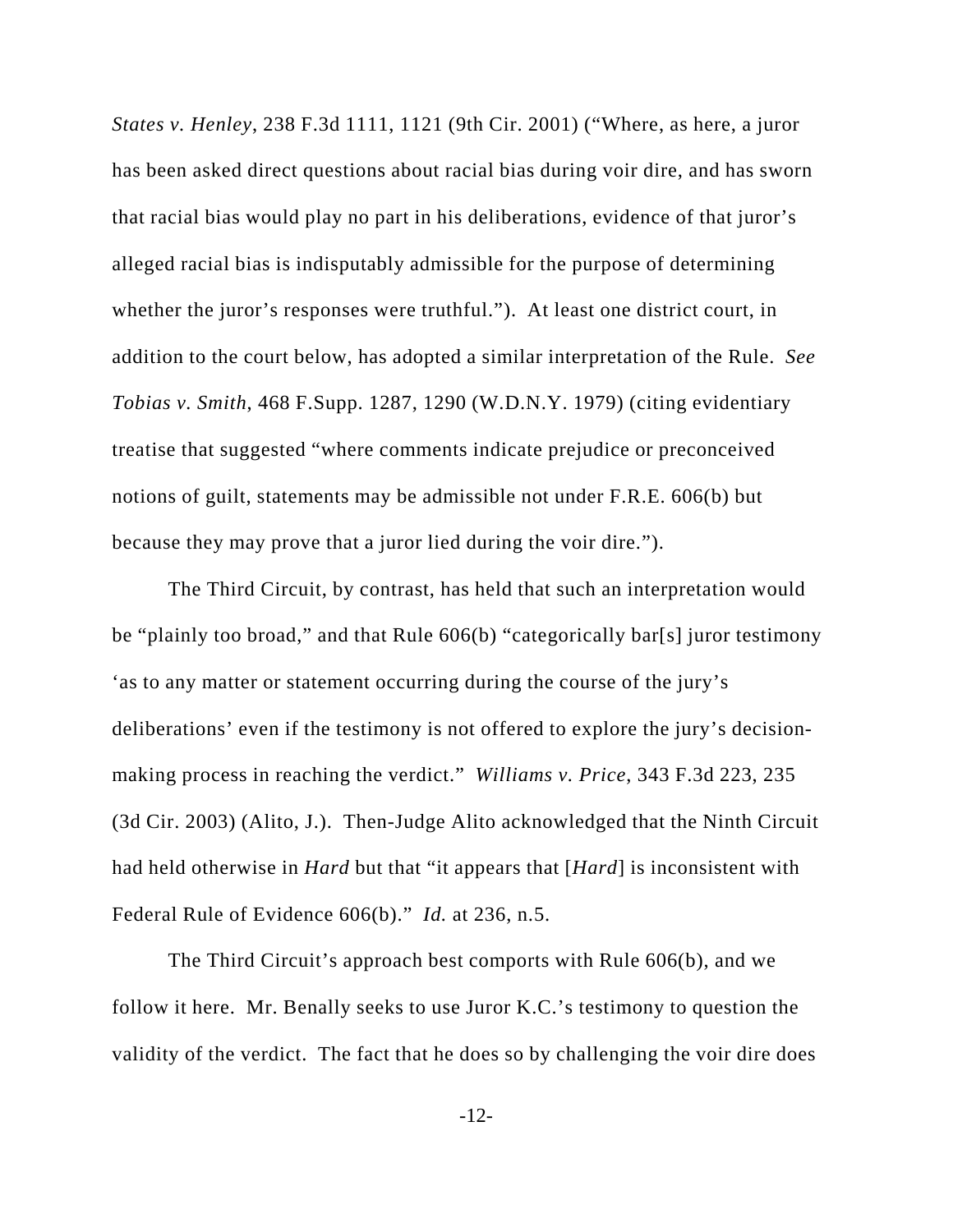not change that fact. *Cf. Capps v. Sullivan*, 921 F.2d 260, 263 (10th Cir. 1990) (rejecting defendant's attempt to circumvent the rule by collaterally attacking the verdict with an ineffective assistance of counsel claim and asking what jurors would have thought had counsel requested a different jury instruction, noting that defendant "actually is probing their mental processes in their deliberations and using the results in an attempt to secure a new trial."). We agree with the government that allowing juror testimony through the backdoor of a voir dire challenge risks swallowing the rule. A broad question during voir dire could then justify the admission of any number of jury statements that would now be recharacterized as challenges to voir dire rather than challenges to the verdict. Given the importance that Rule 606(b) places on protecting jury deliberations from judicial review, we cannot read it to justify as large a loophole as Mr. Benally requests.

# **C. Whether the Juror Testimony in this Case Falls Within One of the Enumerated Exceptions to the Rule**

Since the contested juror testimony falls under Rule 606(b)'s general proscription, we must ask whether Mr. Benally can take advantage of one of the Rule's limited exceptions. Rule 606(b) enumerates three exceptions: "a juror may testify about (1) whether extraneous prejudicial information was improperly brought to the jury's attention, (2) whether any outside influence was improperly brought to bear upon any juror, or (3) whether there was a mistake in entering the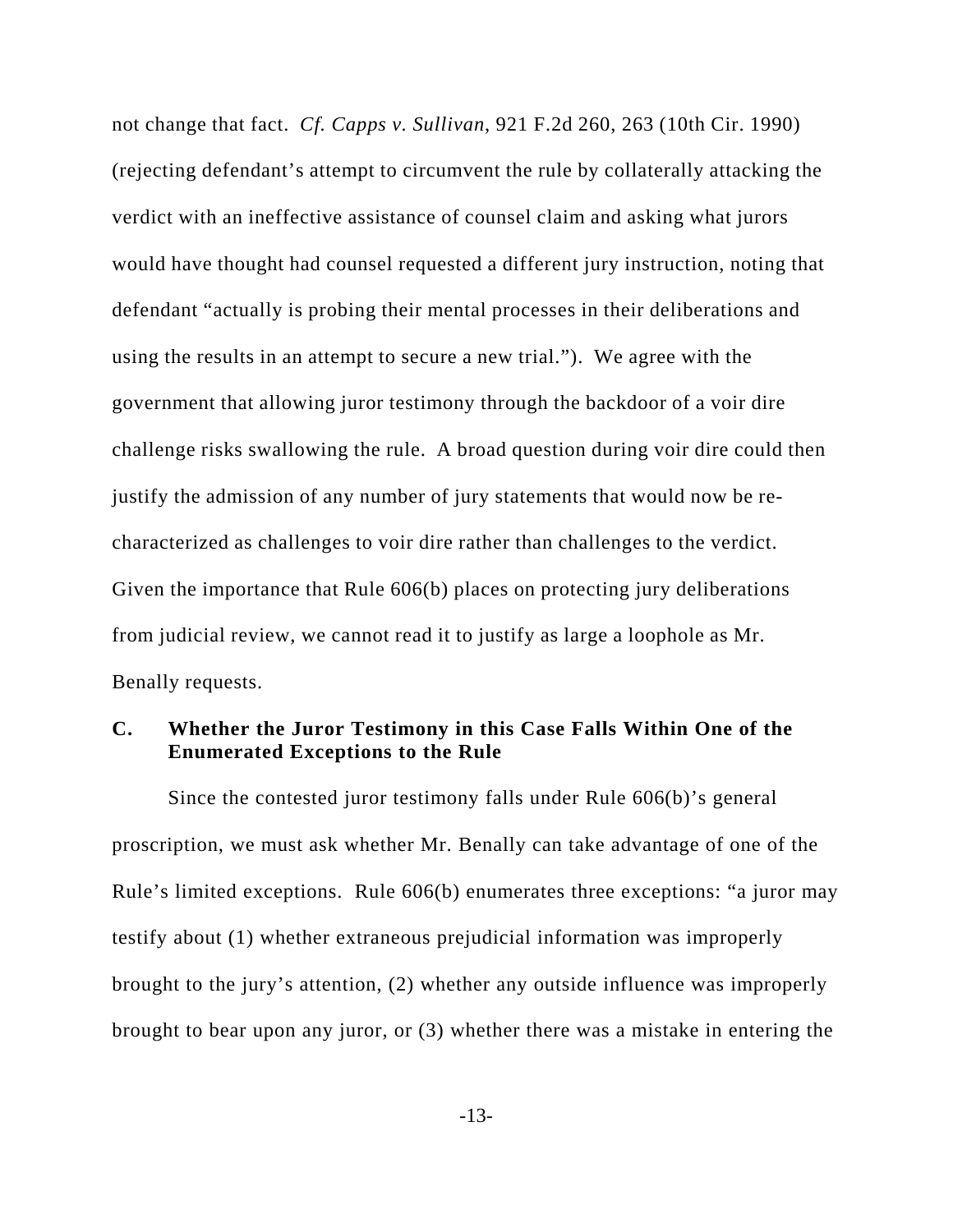verdict onto the verdict form." Fed. R. Evid. 606(b).

Mr. Benally argues that the juror statements in this case are about either "extraneous prejudicial information" or an "outside influence," falling under the first or second exception, respectively.<sup>2</sup> These exceptions for extraneous influences cover misconduct such as jurors reading news reports about the case, jurors communicating with third parties, bribes, and jury tampering. *See Tanner*, 483 U.S. at 117 (citing cases that identified "extraneous influences"); *United States v. Davis*, 60 F.3d 1479, 1482-83 (10th Cir. 1995) (news reports as extraneous influence); *United States v. Scisum*, 32 F.3d 1479, 1483 (10th Cir. 1994) (juror is permitted to testify that she had ex parte contact with judge but cannot testify about "mental processes in connection therewith"); *Mayhue v. St. Francis Hosp. of Wichita, Inc.*, 969 F.2d 919, 921-22 (10th Cir. 1992) (dictionary as extraneous influence); *United States v. Dempsey*, 830 F.2d 1084, 1092 (10th Cir. 1987) (interpreter's misbehavior as extraneous influence); *Gereau*, 523 F.2d

<sup>&</sup>lt;sup>2</sup>Though Rule  $606(b)$  treats these as separate exceptions, the parties, the district court, and many courts tend to conflate them in their analysis, as both concern whether the testimony is about "external" or "internal" matters. *See, e.g. Tanner*, 483 U.S. 117-20; 27 CHARLES ALAN WRIGHT & VICTOR JAMES GOLD, FEDERAL PRACTICE AND PROCEDURE: EVIDENCE 2D § 6075, 518 (2007) ("The courts have not fully clarified the meaning of these two terms, often treating them as interchangeable or even abandoning the language of the rule entirely in favor of the hybrid 'extraneous influence.'"). We therefore cite cases that would logically fall under the second exception even though the principal focus of Mr. Benally's challenge is on the first.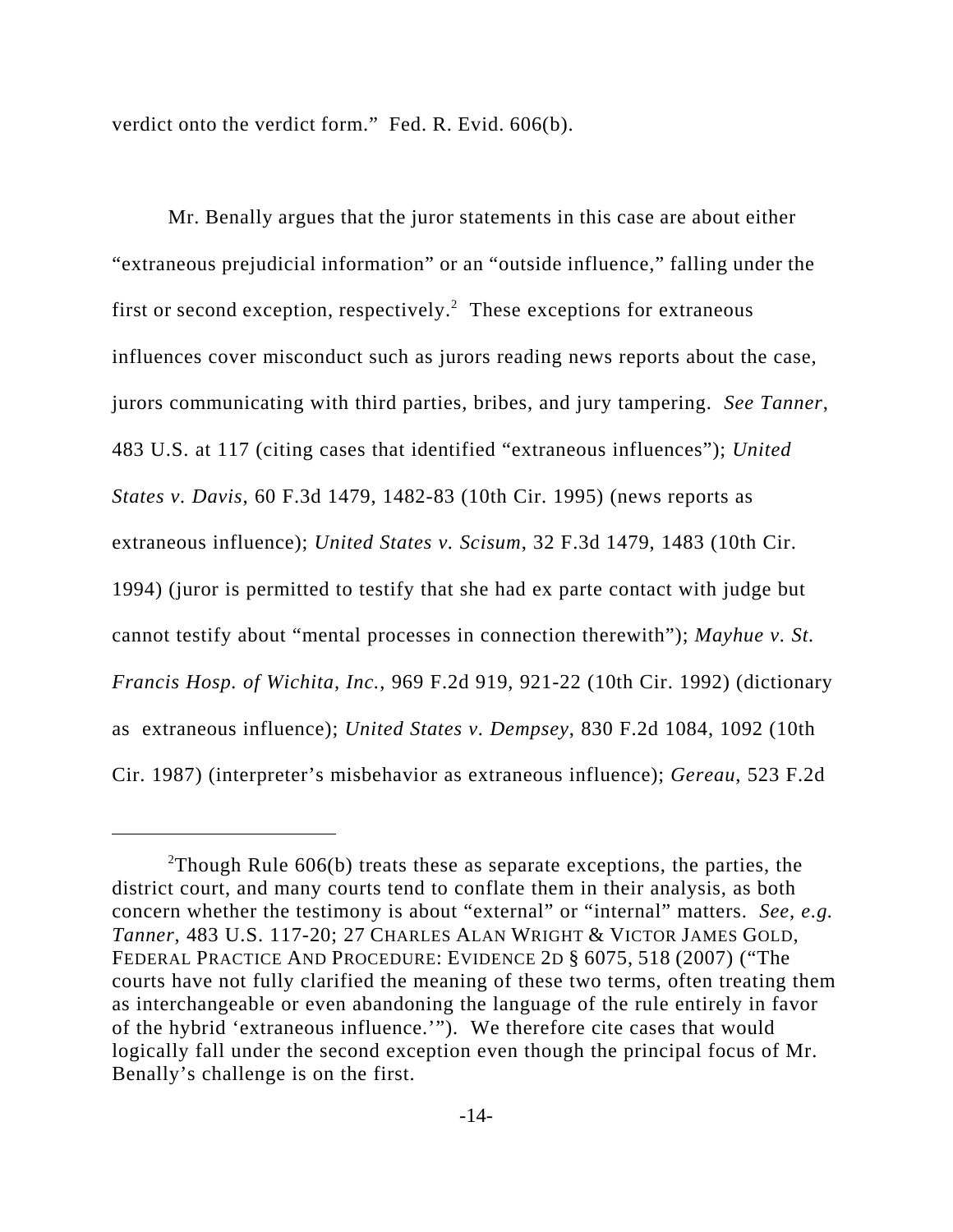at 149 (listing situations that have been deemed "extraneous influences"). The exceptions do not extend to "discussions among jurors, intimidation or harassment of one juror by another, and other intra-jury influences on the verdict." *Gereau*, 523 F.2d at 150. They do not extend to evidence of drug and alcohol use during the deliberations. *Tanner*, 483 U.S. at 122 ("However severe their effect and improper their use, drugs or alcohol voluntarily ingested by a juror seems no more an 'outside influence' than a virus, poorly prepared food, or a lack of sleep."). They do not extend even to questions of a juror's sanity. *See United States v. Dioguardi*, 492 F.2d 70 (2d Cir. 1974) (denying inquiry into state of mind of juror who claimed during trial to be cursed and able to see the future, because state of mind is internal rather than external).

If a juror were to conduct his own investigation and bring the results into the jury room, as the Henry Fonda character does in *Twelve Angry Men*, that behavior would constitute extraneous information, and Rule 606(b) would allow another juror to expose it. See *Southern Pac. Co. v. Klinge*, 65 F.2d 85, 87 (10th Cir. 1933) for a real-world example. Courts must be careful, however, not to confuse a juror who introduces outside evidence with a juror who brings his personal experiences to bear on the matter at hand. *See Marquez v. City of Albuquerque*, 399 F.3d 1216, 1223 (10th Cir. 2005) ("A juror's personal experience, however, does not constitute 'extraneous prejudicial information.'"); 27 CHARLES ALAN WRIGHT & VICTOR JAMES GOLD, FEDERAL PRACTICE AND

-15-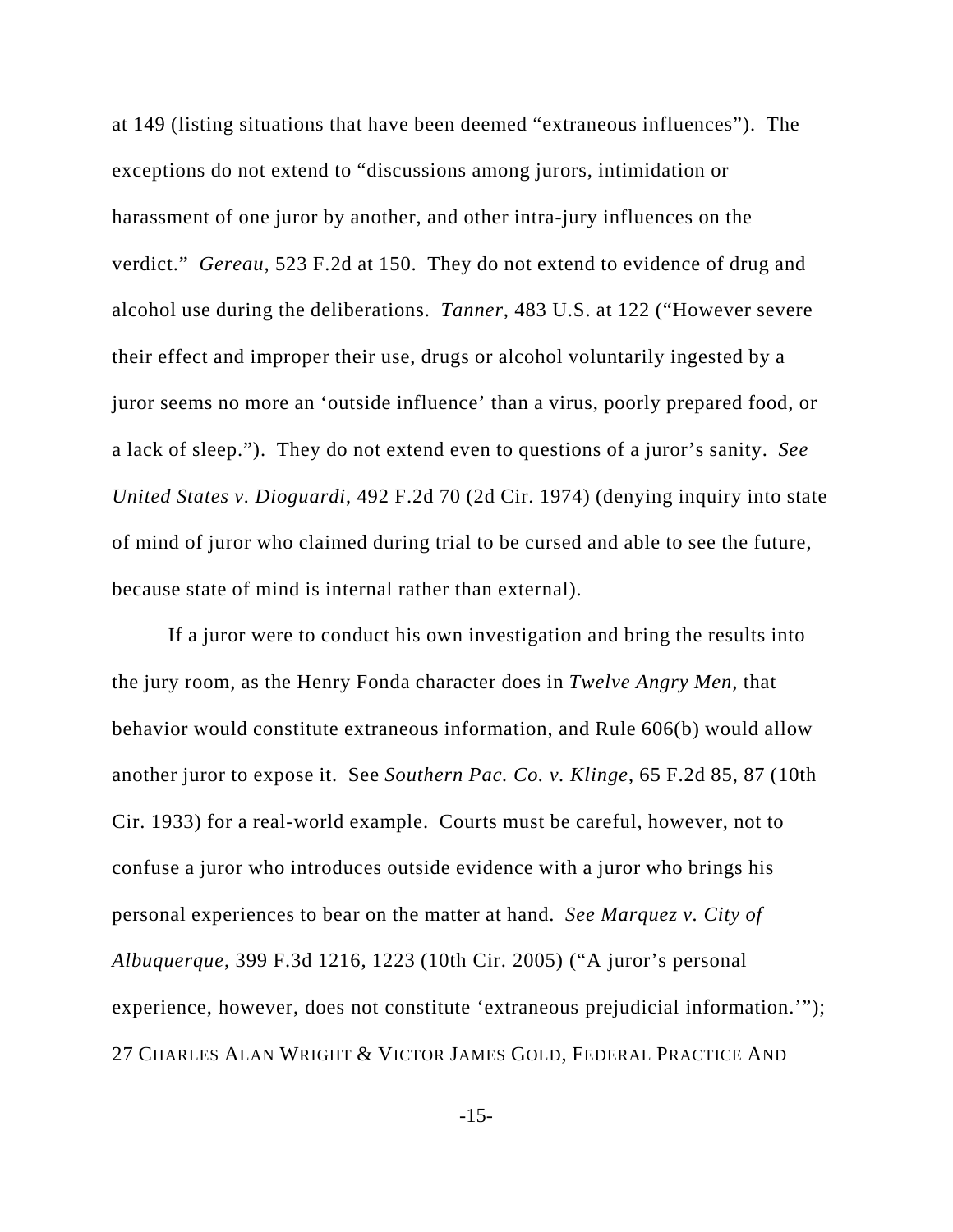PROCEDURE: EVIDENCE 2D § 6074, 507 (2007) ("bias might not qualify as an 'outside influence' since it is imposed as a factor in decision-making by the jury itself, not some source extrinsic to the jury."). We have said that "the inquiry is not whether the jurors 'became witnesses' in the sense that they discussed any matters not of record, but whether they discussed specific extra-record *facts* relating to the defendant, and if they did, whether there was a significant possibility that the defendant was prejudiced thereby." *Marquez*, 399 F.3d at 1223 (quoting *United States ex rel. Owen v. McMann*, 435 F.2d 813, 818 n.5 (2d Cir. 1970)). In *Marquez*, the juror's personal experience was quite specific and relevant to the matter at hand: she discussed her own experience training police dogs to help the jury determine the issue before it, which was whether the use of a police dog had constituted excessive force. *Id.* Nevertheless, we held that this was not extraneous prejudicial information under Rule 606(b). *Id.*

None of the statements that Mr. Benally alleges his jurors made are "specific extra-record facts relating to the defendant." They are generalized statements, ostensibly based upon the jurors' personal experience. The statements might have been relevant to the matter before the jury, but that is not the inquiry. *See Marquez*, 399 F.3d at 1223. We instead ask whether the statements concerned specific facts about Mr. Benally or the incident in which he was charged, and they did not. *Cf. United States v. Humphrey*, 208 F.3d 1190, 1199 (10th Cir. 2000) (holding a juror's statement about the personal reputation of the defendant to be

-16-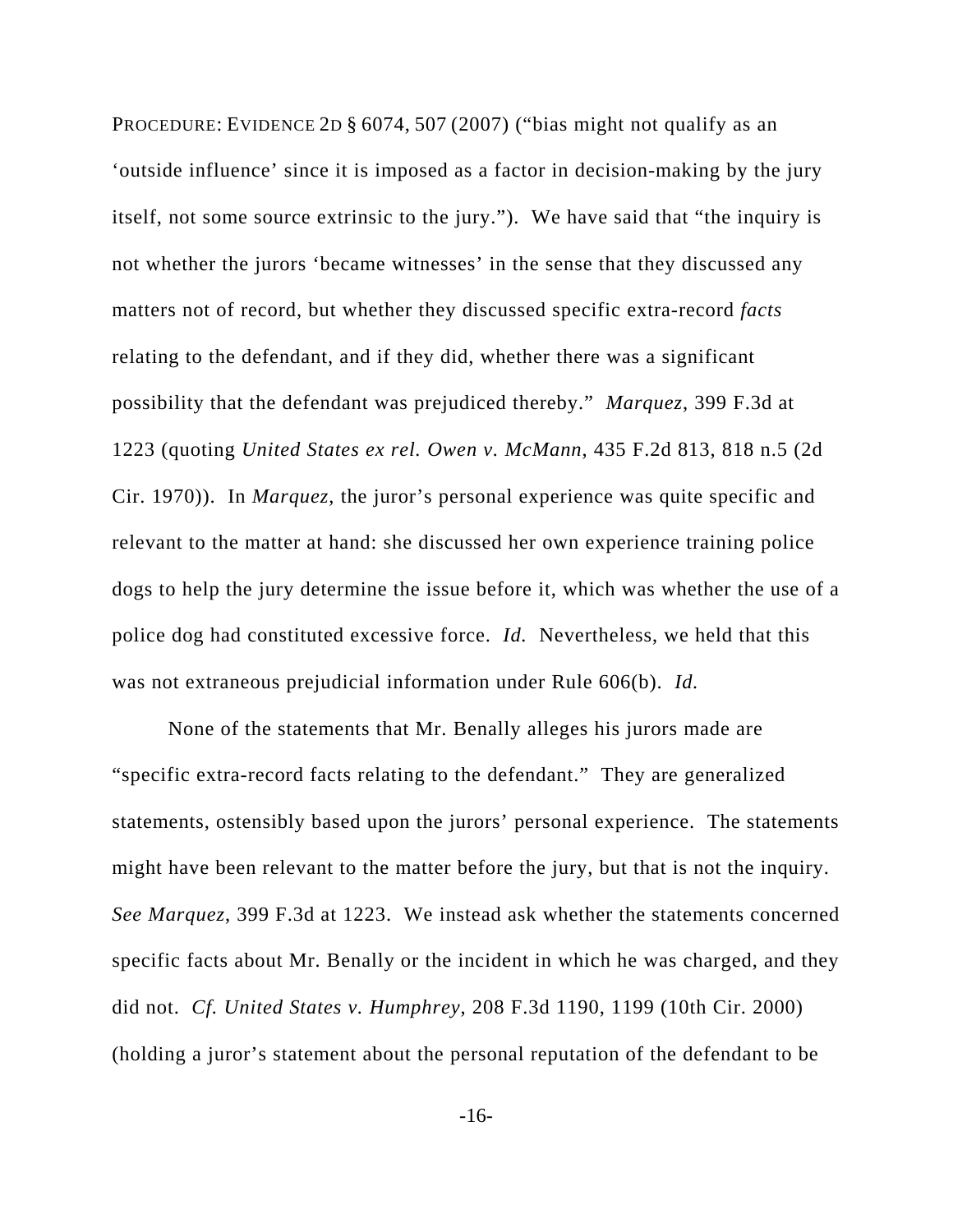extraneous information outside the scope of the Rule). We do not deny that the jurors' alleged statements were entirely improper and inappropriate. The statements about Native Americans in particular were gross generalizations built upon prejudice and had no place in the jury room. Impropriety alone, however, does not make a statement extraneous. That would unravel the internal/external distinction and make anything said in jury deliberations "extraneous information" so long as it was inappropriate. *See Martinez v. Food City, Inc.*, 658 F.2d 369, 373 (5th Cir. 1981) ("[J]uror testimony regarding the possible subjective prejudices or improper motives of individual jurors has been held to be within the rule, rather than within the exceptions for 'extraneous influences.'"). *But see Tobias*, 468 F.Supp. at 1290 (conflating "improper" with "extraneous" by holding that "statements in the juror's affidavit are sufficient to raise a question as to whether the jury's verdict was discolored by improper influences and that they are not merely matters of jury deliberations."). It was an abuse of discretion for the district court to admit this testimony under Rule 606(b)'s exceptions.

# **D. Whether this Court Should Imply An Exception to Rule 606(b) for Evidence Touching on Racial Bias**

Mr. Benally then urges us that if the foreman's statements are not extraneous and do not fall under one of Rule 606(b)'s explicit exceptions, they should fall under an *implicit* exception for evidence of racial bias. The Ninth Circuit adopted this approach in *United States v. Henley*, when it said it would

-17-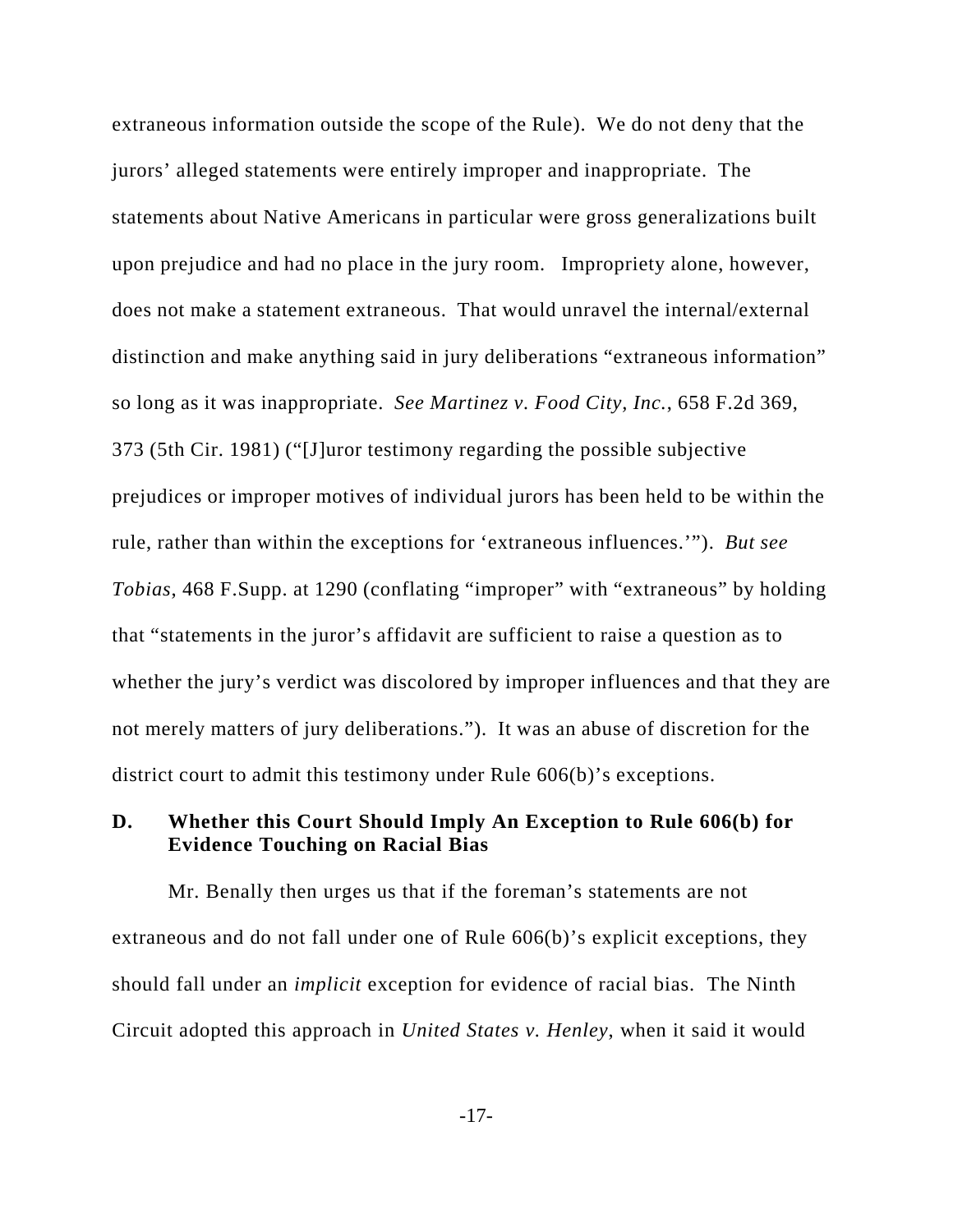seem "consistent with the text of the rule, as well as with the broad goal of eliminating racial prejudice from the judicial system, to hold that evidence of racial bias is generally not subject to Rule 606(b)'s prohibitions against juror testimony." 238 F.3d at 1120. Racial bias, according to *Henley*, is so "plainly a mental bias that is unrelated to any specific issue that a juror in a criminal case may legitimately be called upon to determine" that any statement indicative of such bias cannot be deemed protected by an evidentiary rule. *Id.* Other courts have refused to read such an exception into the text of Rule 606(b). *See, e.g.*, *Shillcutt v. Gagnon*, 827 F.2d 1155 (7th Cir. 1987) (applying Rule 606(b) to exclude a white juror's statement that "[The Defendant's] black and he sees a seventeen year old white girl—I know the type."); *Smith v. Brewer*, 444 F.Supp. 482 (S.D. Iowa 1978) (applying the Rule to exclude jurors' mimicking of black attorney during deliberations), *aff'd*, 577 F.2d 466 (8th Cir. 1978).

To the extent the argument is made as a matter of policy, a court in a particular case is not the proper forum for making or enlarging exceptions to the rules of evidence. Our commission is to apply the Rules of Evidence as written and interpreted to the case at hand. Perhaps it would be a good idea to amend Rule 606(b) to allow testimony revealing racial bias in jury deliberations, but the body entrusted with making the Rules is Congress (advised by the Advisory Committee, which first considers proposed changes to the rules, takes public comment, and then recommends an appropriate action in a detailed report).

-18-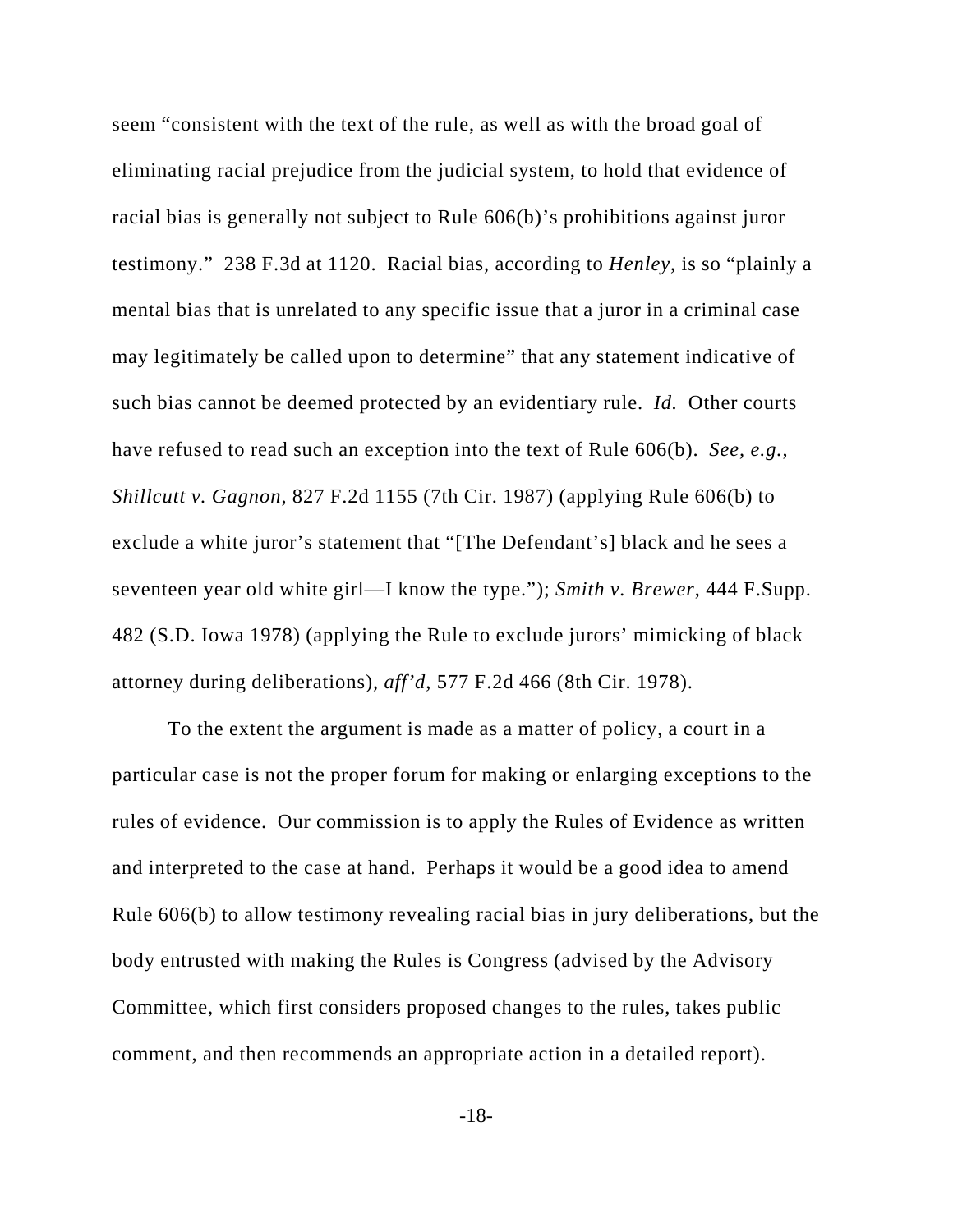Congress deliberately rejected a version of Rule 606(b) with broader exceptions, which would have admitted the contested testimony in this case. The original House version of the rule would have allowed juror testimony regarding what was said in the jury room, while precluding testimony regarding the effect of those statements or anything else bearing on the subjective reasoning of the jurors. *See* H.R. 5463, 93d Cong., 2d Sess. (1974) ("Upon an inquiry into the validity of a verdict or indictment, a juror may not testify concerning the effect of anything upon his or any other juror's mind or emotions as influencing him to assent to or dissent from the verdict or indictment or concerning his mental processes in connection therewith."). This would have adopted the so-called "Iowa Rule," in which jurors may testify about "any matter occurring during the trial or in the jury room" as long as it "does not essentially inhere in the verdict itself." *Wright v. Illinois & Miss. Tel. Co.*, 20 Iowa 195, 210 (1866). The Senate rejected this "extension of the ability to impeach a verdict" as "unwarranted and ill-advised," S.REP. NO. 93-1277, 13 (1974), and its own version, which tracked the common-law rule, prevailed. *See Tanner*, 483 U.S. at 122–25 (discussing the legislative history of Rule 606(b)). Notably, in the course of this discussion, one Senator referred to the problem of "bias" on the part of judges and juries, but noted: "I do not believe it would be possible to conduct trials, particularly criminal prosecutions, as we know them today, if every verdict were followed by a post-trial hearing into the conduct of the juror's deliberations." Letter from

-19-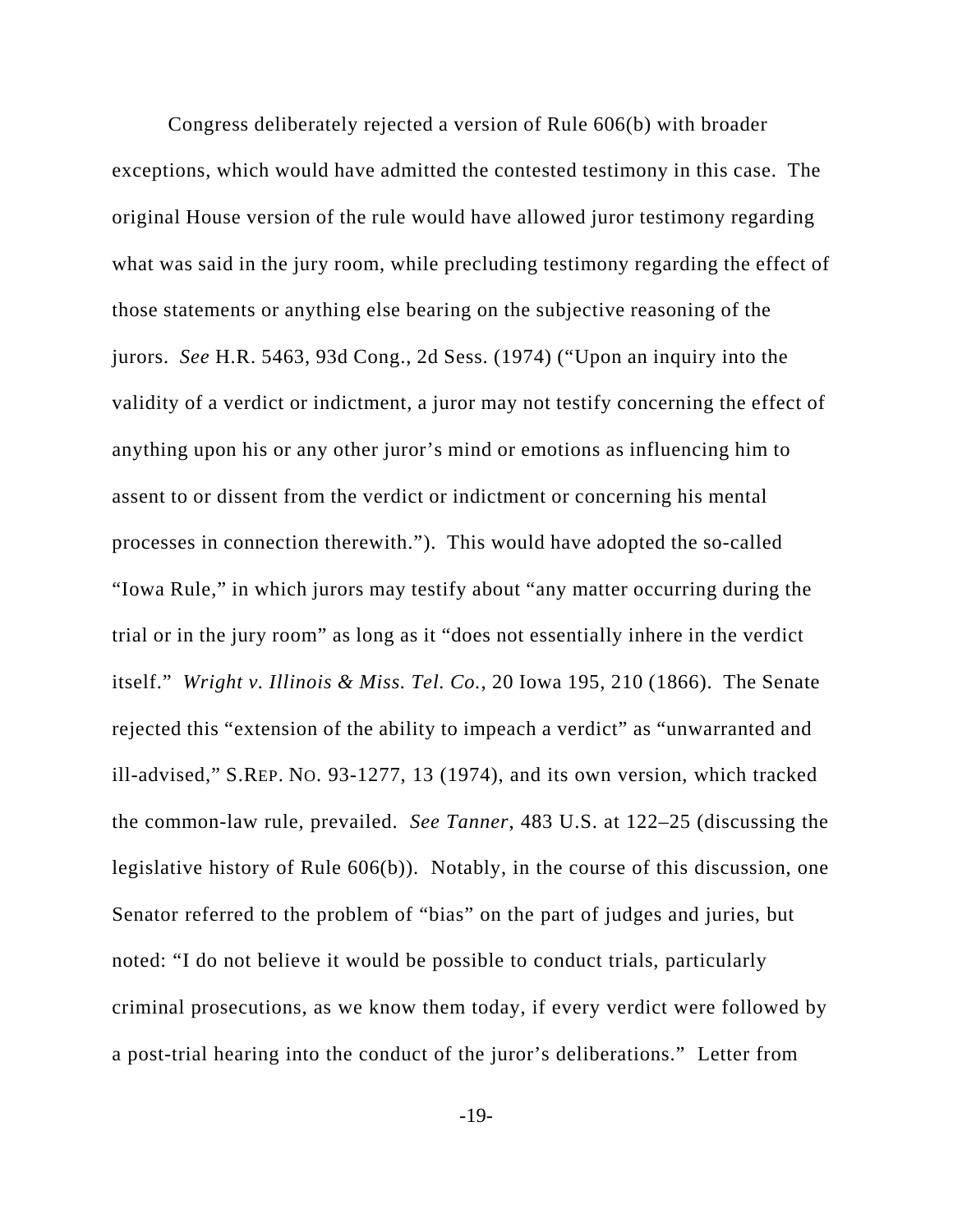Senator McClellan to the Advisory Committee (August 12, 1971) 117 CONG. REC. 33642, 33655 (1971).

The fact that Congress "specifically understood, considered, and rejected a version of Rule 606(b) that would have allowed jurors to testify on juror conduct during deliberations," *Tanner*, 483 U.S. at 125, reinforces our conviction that courts must adhere to the terms of the Rule. Judicial implication of a broader exception would be inconsistent with congressional intent. Courts no longer have common law authority to fashion and refashion rules of evidence as the justice of the case seems to demand, but must enforce the rules as enacted.

### **E. Whether Rule 606(b) Is Unconstitutional As Applied to Testimony that Would Support a Claim of a Sixth Amendment Violation**

Mr. Benally's most powerful argument is that Rule 606(b) is unconstitutional as applied in this case, because it effectively precludes him from obtaining relief for what he regards as a violation of his Sixth Amendment right to an impartial jury. *See Tobias*, 468 F.Supp. at 1290 ("Whatever the scope of a jurisdiction's non-impeachment rule, a court determination of whether particular jury events are open or closed to inquiry must consider a defendant's sixth amendment rights to confront witnesses, to the assistance of counsel, and to an impartial jury.") (pre-dating *Tanner*); see also WRIGHT & GOLD, FEDERAL PRACTICE AND PROCEDURE: EVIDENCE 2D § 6074, 513 (suggesting that although racially biased statements do not fall within the exceptions to the Rule, in some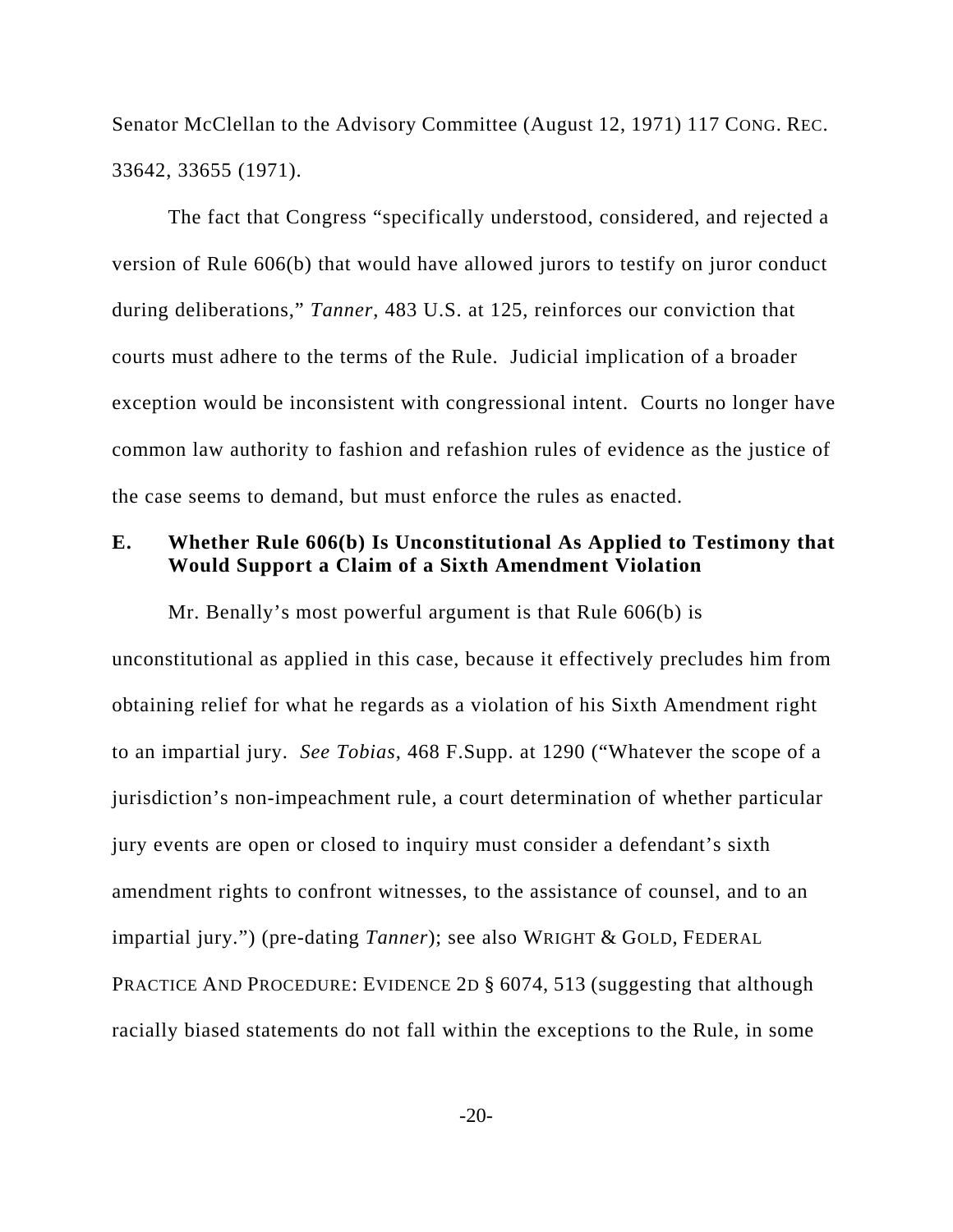cases the Sixth Amendment may require their admission).

This Court, however, has consistently "upheld application of the Rule 606(b) standards of exclusion of juror testimony even in the face of Sixth Amendment fair jury arguments." *Braley v. Shillinger*, 902 F.2d 20, 22 (10th Cir. 1990); *see, e.g., Johnson v. Hunter*, 144 F.2d 565 (10th Cir. 1944) (Constitution did not require court to admit black juror's testimony that he was intimidated by other eleven white jurors, even though proof of that fact would require new trial and proof would be impossible without juror testimony). We continue to adhere to that view.

In its precedent most closely analogous to this case, the Supreme Court rejected the defendant's argument that his Sixth Amendment right to trial by a competent jury required the admission of evidence otherwise inadmissible under Rule 606(b). *Tanner*, 483 U.S. at 126–27. In that case, after the jury had reached a guilty verdict, a juror voluntarily approached defense counsel and gave a sworn statement reporting heavy use of alcohol, marijuana, and cocaine by jurors during the trial. *Id.* at 115–16. The Court "recognized that a defendant has a right to 'a tribunal both impartial and mentally competent to afford a hearing,'" *id.* at 127 (quoting *Jordan v. Massachusetts*, 225 U.S. 167, 176 (1912)), and did not question that juror intoxication, if proven through admissible evidence, would implicate that Sixth Amendment right. The Court reasoned, however, that in light of the "long-recognized and very substantial concerns [that] support the

-21-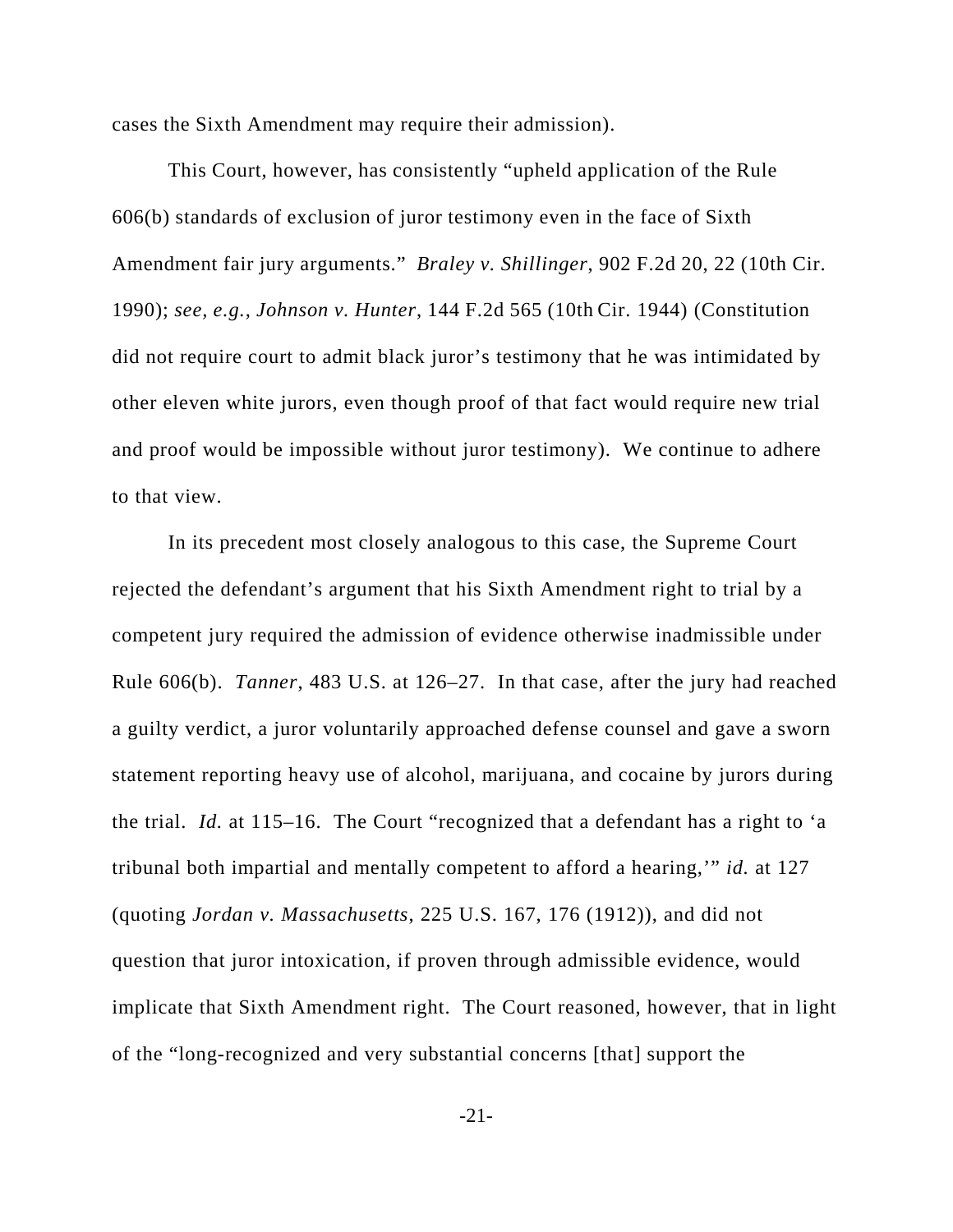protection of jury deliberations from intrusive inquiry," *id.*, and the availability of other "aspects of the trial process" that protect the defendant's "Sixth Amendment interests in an unimpaired jury," *id.*, the Sixth Amendment did not compel an exception to Rule 606(b), *id.*–even though, in the particular case, those other protections had failed to expose the problem, which therefore went uncorrected.

*Tanner* compels a similar result in this case. We must remember that the Sixth Amendment embodies a right to "a fair trial but not a perfect one, for there are no perfect trials." *McDonough Power Equipment, Inc. v. Greenwood*, 464 U.S. 548, 553 (1984) (internal quotations omitted). Where the attempt to cure defects in the jury process–here, the possibility that racial bias played a role in the jury's deliberations–entails the sacrifice of structural features in the justice system that have important systemic benefits, it is not necessarily in the interest of overall justice to do so. As the Court said in *Tanner*, "There is little doubt that postverdict investigation into juror misconduct would in some instances lead to the invalidation of verdicts reached after irresponsible or improper juror behavior. It is not at all clear, however, that the jury system could survive such efforts to perfect it." *Tanner*, 483 U.S. at 120.

The *Tanner* Court pointed out that there are a number of "aspects of the trial process," which, in most if not all cases, serve to protect the defendant's Sixth Amendment right without breaching the ban on post-verdict juror testimony. *Id.* at 127. The Court identified four such protections: voir dire, observation of

-22-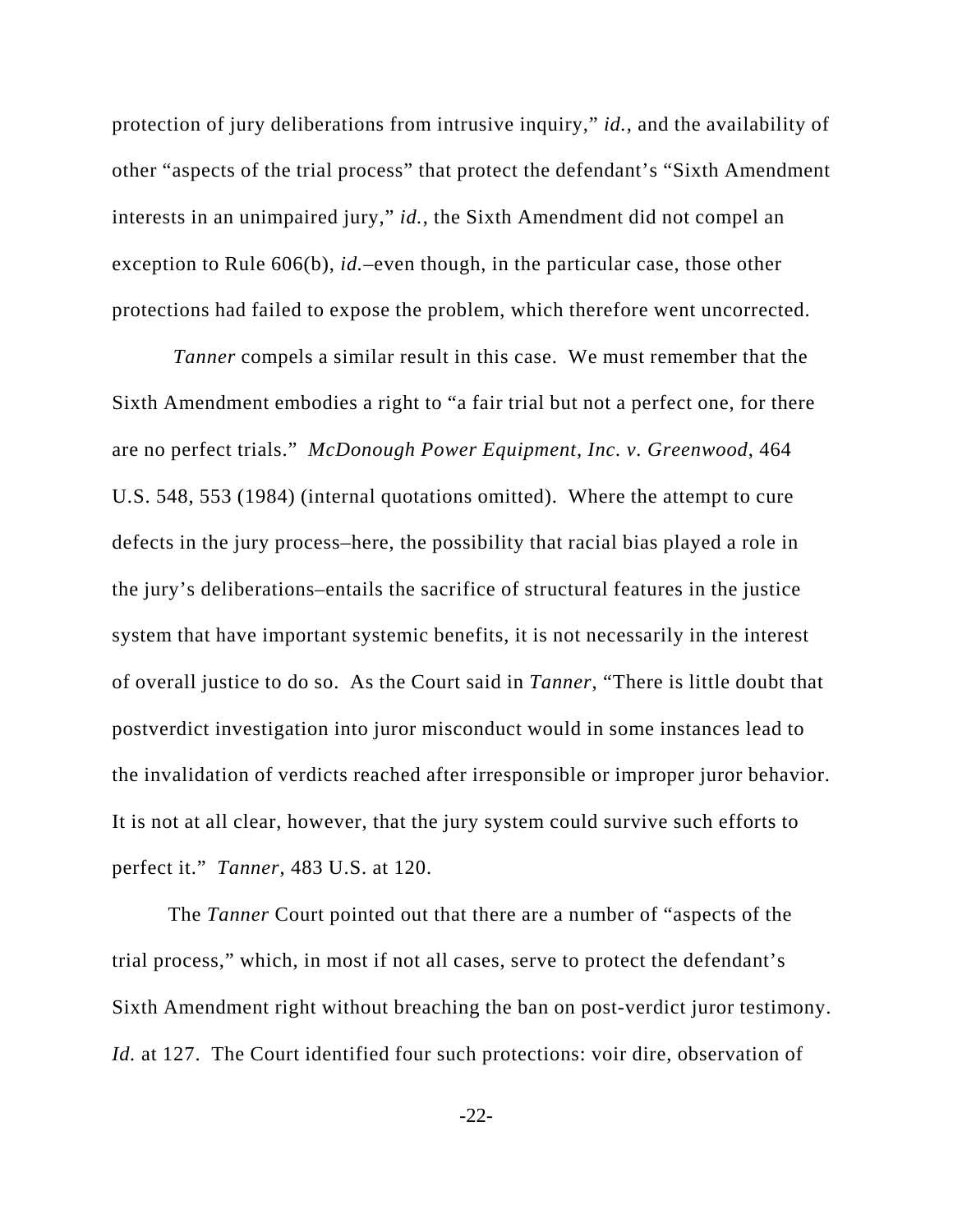the jury during court, reports by jurors of inappropriate behavior *before* they render a verdict, and post-verdict impeachment by evidence other than juror testimony. *Id.* Each protection might not be equally efficacious in every instance of jury misconduct. The judge will probably not be able to identify racist jurors based on trial conduct as easily as he could identify drunken jurors, for instance, and voir dire might be a feeble protection if a juror is determined to lie. This does not mean that defendants' interest in an impartial jury will go unprotected. Voir dire can still uncover racist predilections, especially when backed up by the threat of contempt or perjury prosecutions. Jurors can report to the judge during trial if racist remarks intrude on jury deliberations, enabling the judge to declare a mistrial or take other corrective measures. After the verdict is rendered, it could still be impeached if there is evidence of juror wrongdoing that does not depend on the testimony of fellow jurors in breach of Rule 606(b) confidentiality. And even trial observation could uncover racist attitudes if a juror openly wore his feelings on his sleeve. These protections might not be sufficient to eliminate every partial juror, just as in *Tanner* they proved insufficient to catch every intoxicated juror, but jury perfection is an untenable goal. The safeguards that the Court relied upon for exposing the drug and alcohol use amongst jurors in *Tanner* are also available to expose racial biases of the sort alleged in Mr. Benally's case.

The defendant attempts to distinguish *Tanner* on the ground that racial bias

-23-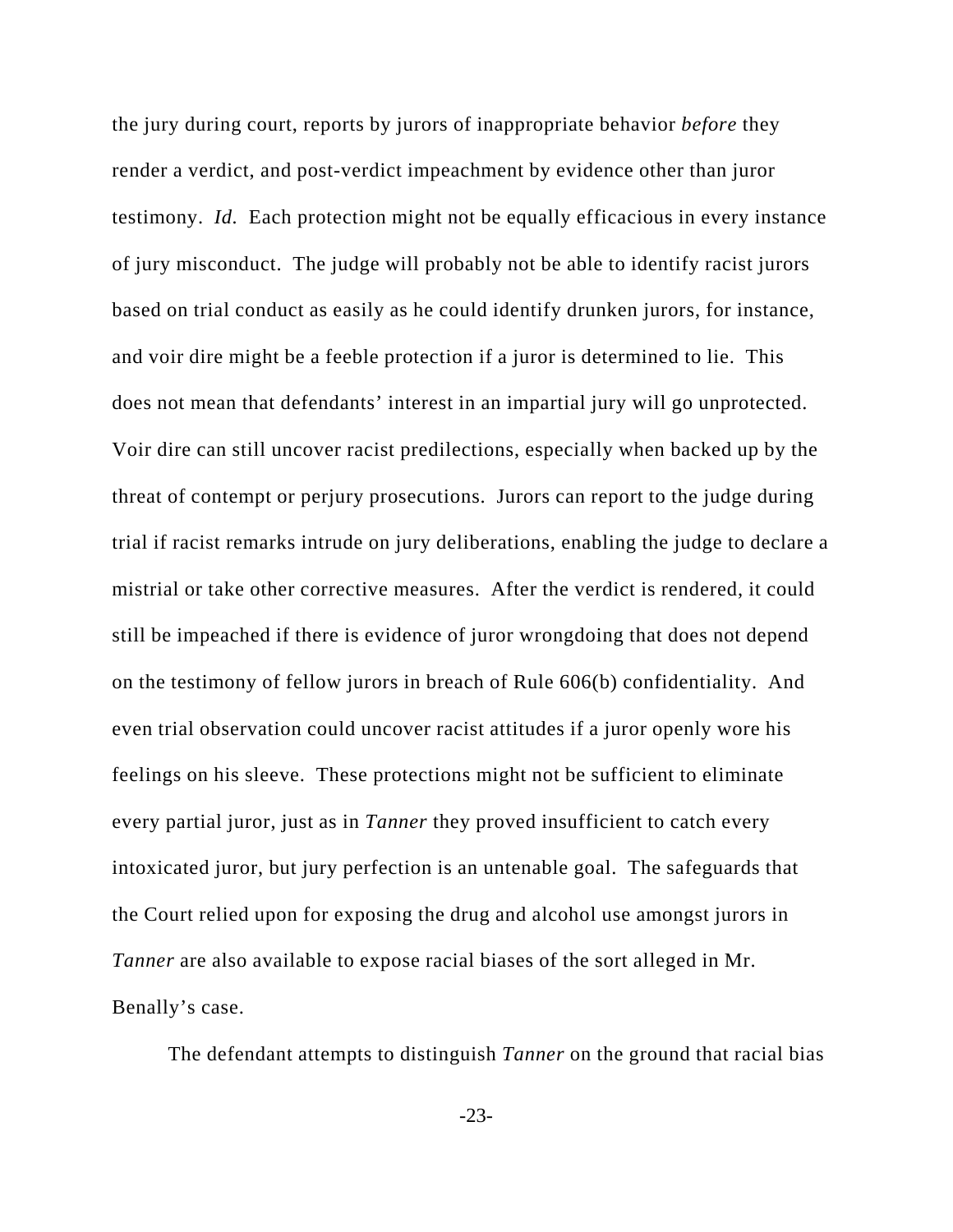is a more serious and fundamental danger to the justice system than intoxicated jurors. Perhaps that is so. But we do not see how the principle urged by the defendant in this case–that Rule 606(b) is unconstitutional as applied in a case where it prevents rectification of a Sixth Amendment violation–could be confined to the context of racial prejudice. It may well be true that racial prejudice is an especially odious, and especially common, form of Sixth Amendment violation. But once it is held that the rules of evidence must be subordinated to the need to admit evidence of Sixth Amendment violations, we do not see how the courts could stop at the "most serious" such violations. Indeed, it is hard to see why, under this theory, *Tanner* should not have been decided the other way.

Nor does there seem to be a principled reason to limit the exception only to claims of bias, when other types of jury misconduct undermine a fair trial as well. If a jury does not follow the jury instructions, or ignores relevant evidence, or flips a coin, or falls asleep, then surely that defendant's right to a fair trial would be aggrieved, just as Mr. Benally's was. *Cf. United States v. Voigt*, 877 F.2d 1465, 1469 (10th Cir. 1989) (Rule 606(b) bars testimony that juror misunderstood jury instructions). How could we deny that defendant a chance to use juror testimony to seek a new trial, simply because the jury misconduct did not involve racial prejudice? But if every claim that, if factually supported, would be sufficient to demand a new trial warrants an exception to Rule 606(b), there would be nothing left of the Rule, and the great benefit of protecting jury

-24-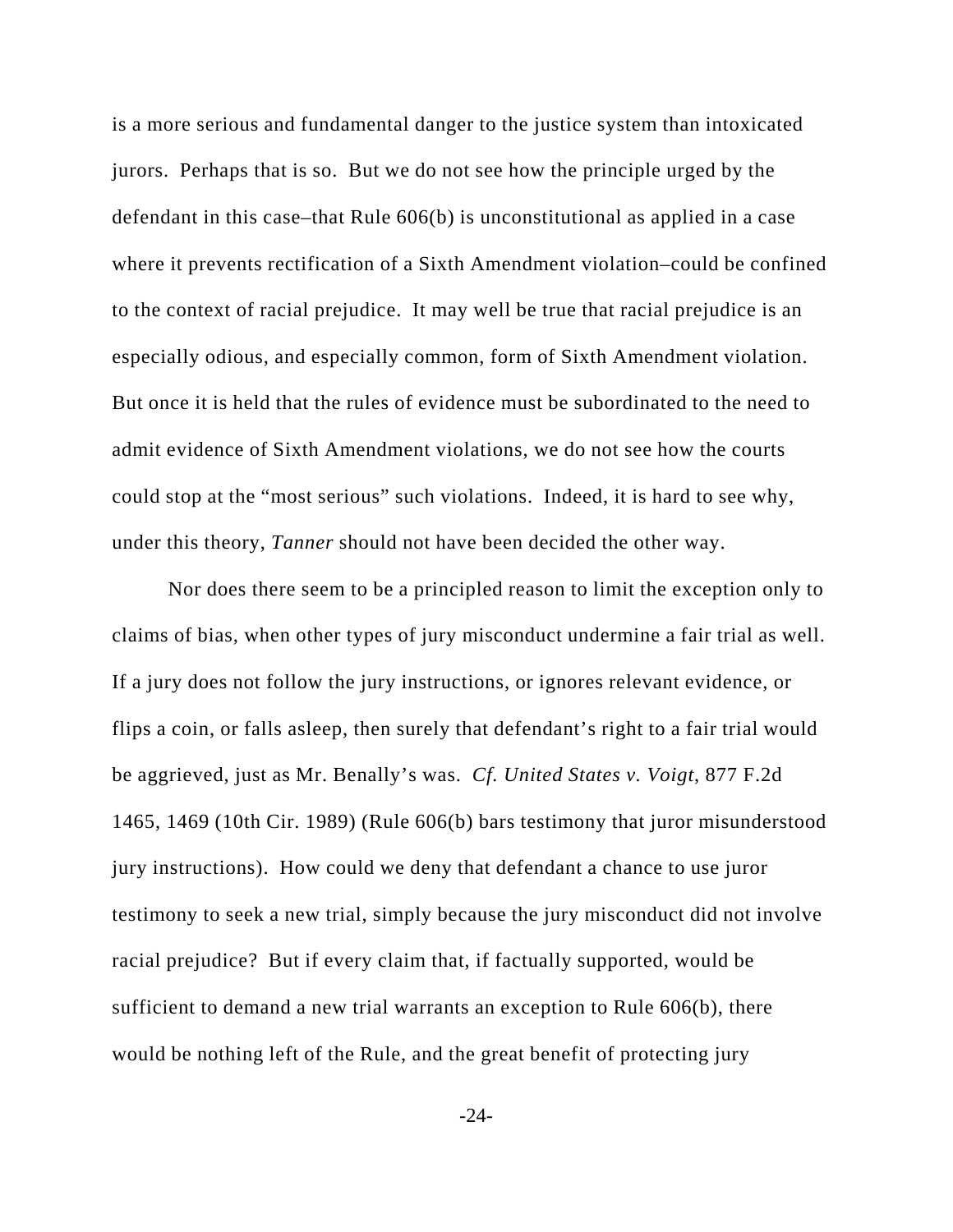decision-making from judicial review would be lost.

The defendant points out that no court of appeals has held, categorically, that Rule 606(b) is an absolute bar to the introduction of juror testimony regarding expressions of racial bias during jury deliberations. Other courts that have denied a general exception for racial bias have at the same time acknowledged that "further review may be necessary in the *occasional* case in order to discover the *extremely rare* abuse that could exist even after the court has applied the rule and determined the evidence incompetent." *Shillcutt*, 827 F.2d at 1159 (emphasis added); *see also Smith*, 444 F.Supp. at 490 ("[T]he Court does not suggest that the rule of juror incompetency embodied in Rule 606(b) should be applied dogmatically and in complete disregard of what is alleged to have occurred in the jury room."). We are skeptical of this approach. If confidentiality can be breached whenever a court, after the fact, thinks the advantages of doing so are important enough, much of the damage has already been done. We are inclined to think that in such a case other remedies can be found, without violating Rule 606(b). But here, it suffices to say that the case has not been made. According to Juror K.C.'s account, racially biased statements were made but she herself countered them. The verdict was unanimous, which means that Juror K.C., who protested the racially prejudiced statements, joined in finding Mr. Benally guilty beyond a reasonable doubt. This is not a case, therefore, where the verdict itself was shown to be based on the defendant's race

-25-